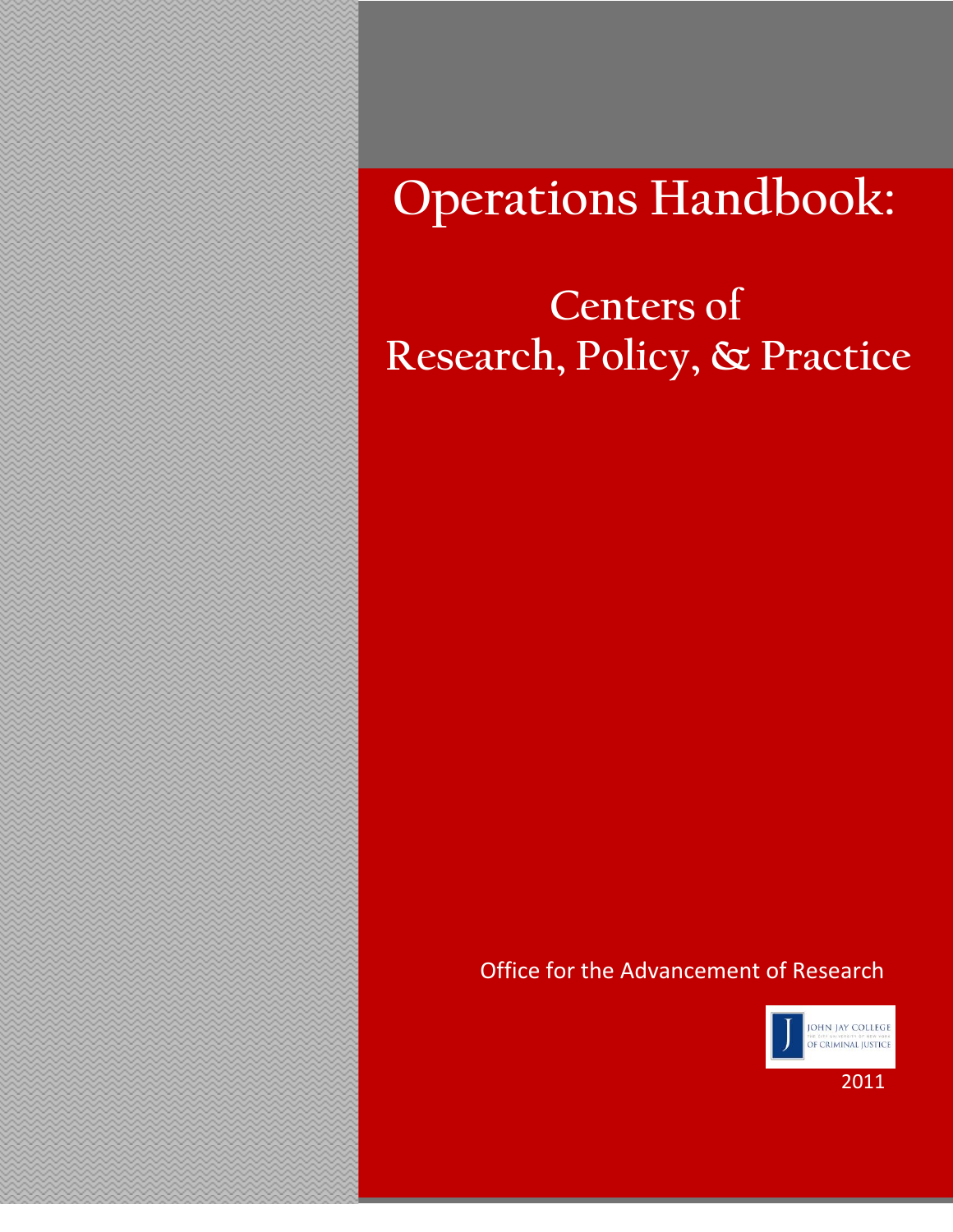# **TABLE OF CONTENTS**

|      | <b>Introduction</b><br><u> 1980 - Johann Barbara, martxa alemaniar argametra (h. 1980).</u>                                                                                                                                    | $\mathbf{3}$                           |
|------|--------------------------------------------------------------------------------------------------------------------------------------------------------------------------------------------------------------------------------|----------------------------------------|
| I.   | CENTERS, INSTITUTES AND ACADEMIES: MISSION STATEMENT 4                                                                                                                                                                         |                                        |
| П.   | STRUCTURE OF ORGANIZATIONNALLY CONTROLLER AND THE STRUCTURE OF ORGANIZATION                                                                                                                                                    | $\overline{\mathbf{4}}$                |
| III. |                                                                                                                                                                                                                                | $\overline{7}$                         |
|      | CUNY/College Support and Start-Up Support<br>8                                                                                                                                                                                 |                                        |
| IV.  |                                                                                                                                                                                                                                |                                        |
|      | Setting Up a Research Foundation Account<br>8                                                                                                                                                                                  | $\boldsymbol{9}$                       |
| V.   | PERSONNEL CONTRACTED AND RESERVE THE CONTRACTED AND RESERVE THE CONTRACTED AND RESERVE THE CONTRACTED AND RESERVE THE CONTRACTED AND RESERVE THE CONTRACTED AND RESERVE THE CONTRACTED AND RELATION OF THE CONTRACTED AND RELA | 9                                      |
|      | <b>Hiring</b><br>Submitting a New Research Foundation E-PAF<br>Notice of the Submitting a New Research Foundation E-PAF<br><b>Hours</b>                                                                                        | 9<br><b>10</b><br>10                   |
|      | <b>Timesheets</b><br><u> 1980 - Johann Barn, mars ann an t-Amhain Aonaichte ann an t-Aonaichte ann an t-Aonaichte ann an t-Aonaichte a</u>                                                                                     | <b>11</b>                              |
|      |                                                                                                                                                                                                                                | 12                                     |
|      | Interns                                                                                                                                                                                                                        | <b>12</b>                              |
|      | Obtaining a New John Jay Email Account<br>13<br>Obtaining a New John Jay ID Card<br>13                                                                                                                                         | <b>12</b>                              |
| VI.  |                                                                                                                                                                                                                                | 13                                     |
|      | John Jay Foundation Consultants<br><u>Leadenborn Consultants</u><br>Research Foundation Consultants (up to \$5000)<br><u>Examples</u> 2010 12:00:00 PM                                                                         | $\overline{\phantom{0}13}$<br>13<br>14 |
| VII. |                                                                                                                                                                                                                                | 14                                     |
|      | Print Shop (posters, copies, etc.)<br><u>Final</u>                                                                                                                                                                             | 14<br>15                               |
|      | <b>Business Cards</b>                                                                                                                                                                                                          | 15<br>15                               |
|      |                                                                                                                                                                                                                                | 15                                     |
|      | <b>Faculty Travel</b><br><u> 1989 - Johann Barn, fransk politik (f. 1989)</u>                                                                                                                                                  | 15<br>16                               |
|      | Speaker Travel <b>Executive Speaker</b> Travel                                                                                                                                                                                 | <b>16</b>                              |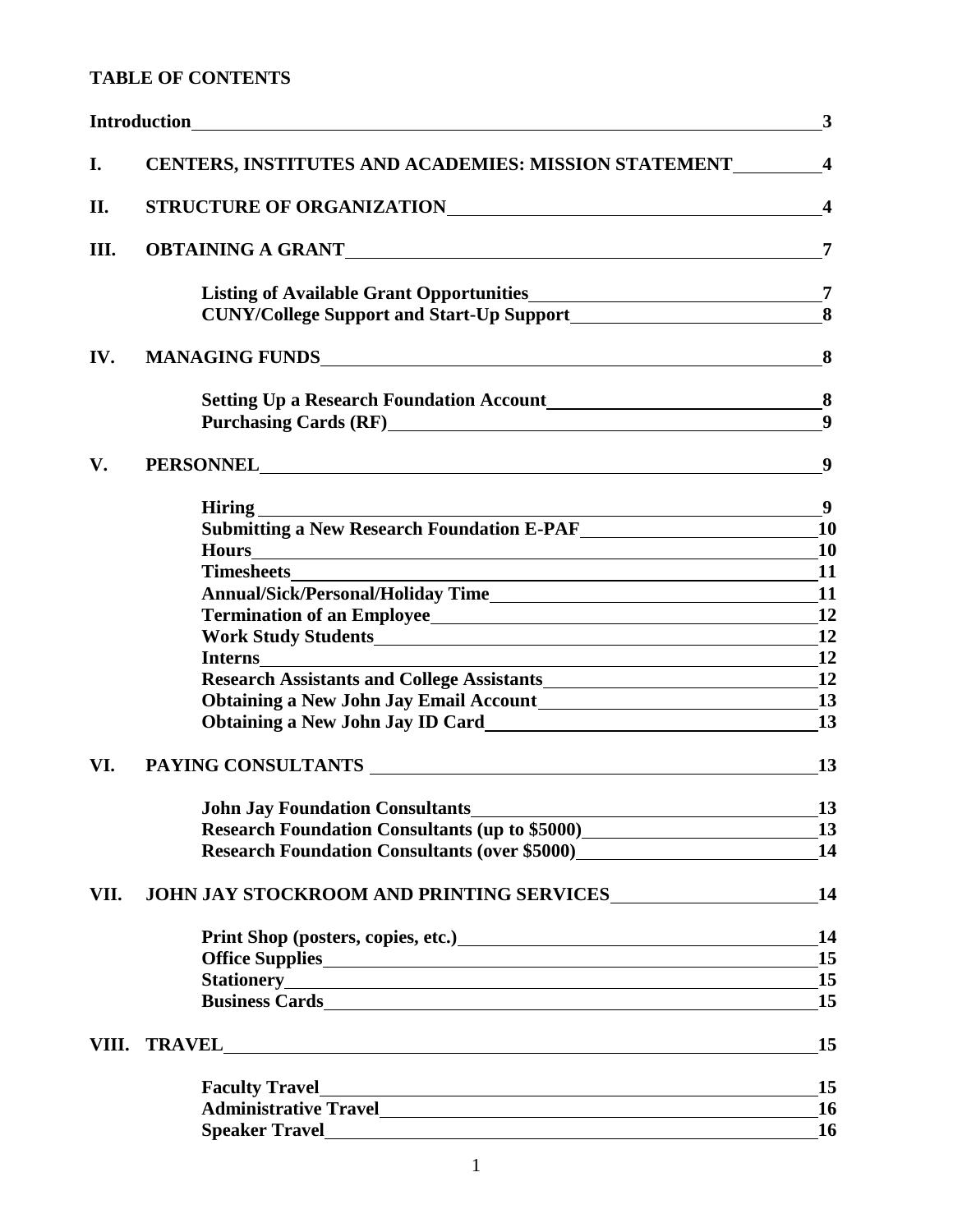| <b>16</b>                                                                                                                                                                                                                                                                                                                                                                                    |  |
|----------------------------------------------------------------------------------------------------------------------------------------------------------------------------------------------------------------------------------------------------------------------------------------------------------------------------------------------------------------------------------------------|--|
| <b>16</b>                                                                                                                                                                                                                                                                                                                                                                                    |  |
| <b>16</b>                                                                                                                                                                                                                                                                                                                                                                                    |  |
| 17                                                                                                                                                                                                                                                                                                                                                                                           |  |
| 17                                                                                                                                                                                                                                                                                                                                                                                           |  |
| 17                                                                                                                                                                                                                                                                                                                                                                                           |  |
| <b>18</b>                                                                                                                                                                                                                                                                                                                                                                                    |  |
| 18                                                                                                                                                                                                                                                                                                                                                                                           |  |
| <b>18</b>                                                                                                                                                                                                                                                                                                                                                                                    |  |
| <b>18</b>                                                                                                                                                                                                                                                                                                                                                                                    |  |
| 19                                                                                                                                                                                                                                                                                                                                                                                           |  |
| 19                                                                                                                                                                                                                                                                                                                                                                                           |  |
| 19                                                                                                                                                                                                                                                                                                                                                                                           |  |
| 19                                                                                                                                                                                                                                                                                                                                                                                           |  |
| 19                                                                                                                                                                                                                                                                                                                                                                                           |  |
| 20                                                                                                                                                                                                                                                                                                                                                                                           |  |
| Lectures and Panel Discussions<br><u>Lectures</u> and Panel Discussions<br><u>Lectures</u><br>Catering <u>and the contract of the contract of the contract of the contract of the contract of the contract of the contract of the contract of the contract of the contract of the contract of the contract of the contract of </u><br>Key Contacts for Event Planning<br><u>Example 2008</u> |  |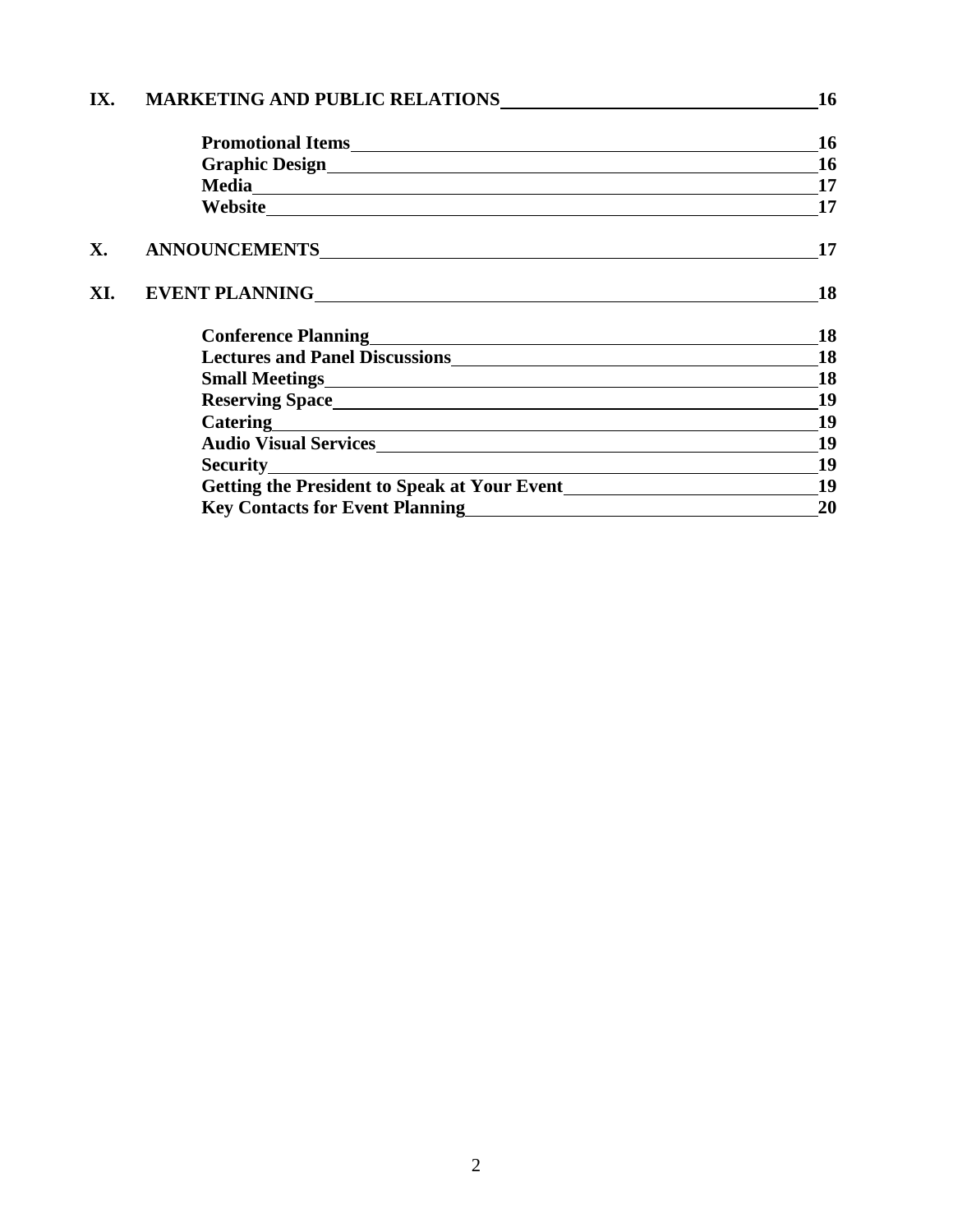#### **Introduction**

The purpose of this handbook is to provide information to the Centers and Institutes on basic protocols, procedures and logistical issues at the College. As much of this information is dynamic, we will continually work to update the manual and encourage you to provide feedback.

I would like to thank those who helped compile this information, including Diana Rickard (Manager ofResearch Operations, OAR), Nicole Parrilla (Event Coordinator, OAR), Nancy Jacobs, Rebecca Balletto and Kathleen Anderson (Research and Evaluation Center), and Susy Mendes (Office of Sponsored Programs).

Karen Terry, Associate Provost and Dean of Research (Interim)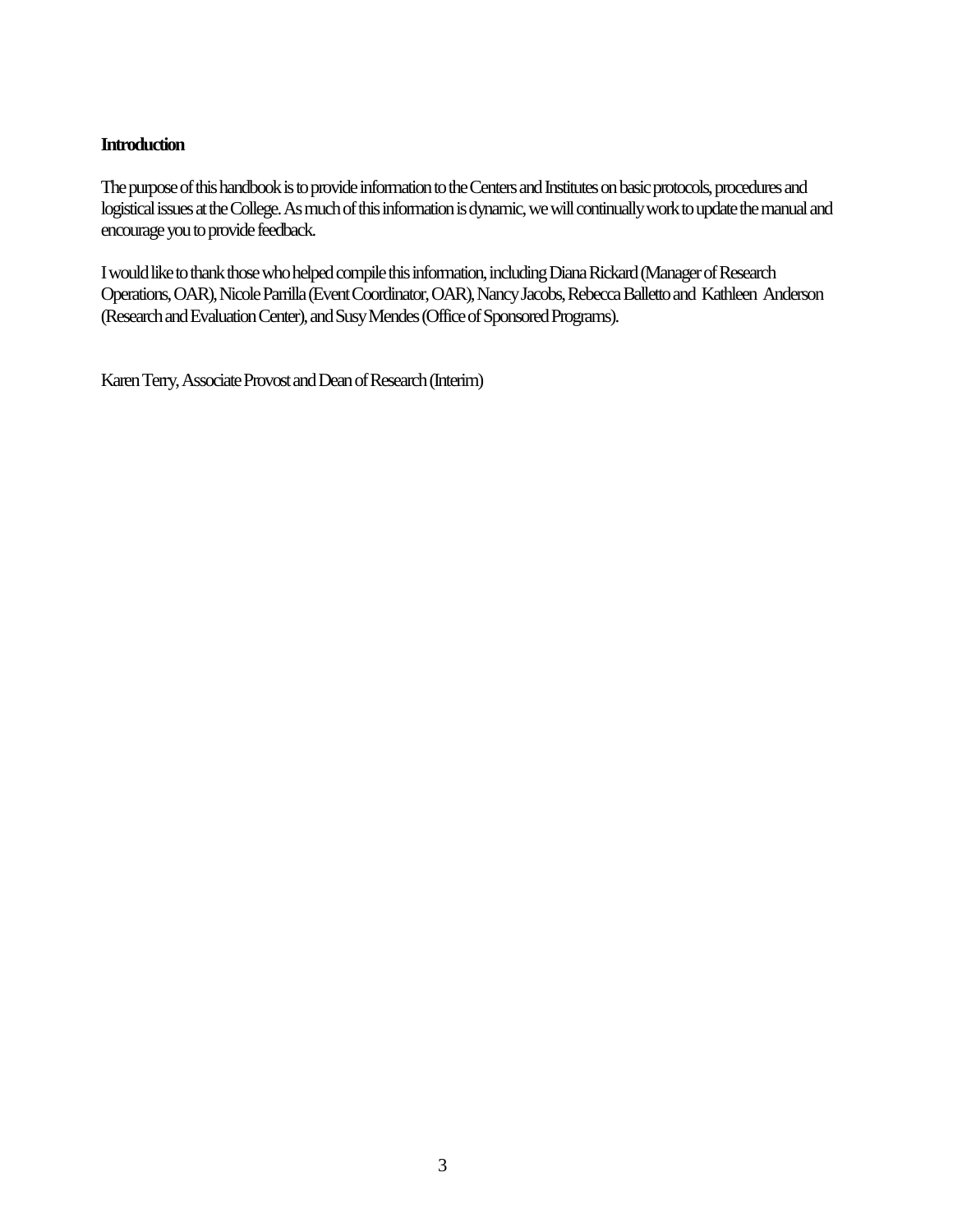# **I. CENTERS, INSTITUTES AND ACADEMIES: MISSION STATEMENT**

The John Jay College Centers for Research, Policy and Practice influence criminal and social justice policy and practice in New York, our nation and the world. Drawing on the expertise of the College's preeminent faculty, the Centers bring together the world of scholarship and the world of practice for the benefit of society. They engage students and faculty in collaborative and cutting-edge research; design and deliver transformative executive leadership and professional training programs; sponsor ground-breaking conferences and lectures; and partner with community organizations, policy-making bodies, and criminal justice entities.

# **II. STRUCTURE OF ORGANIZATION**

The John Jay Centers are a part of the College's Division of Academic Affairs, and are overseen by the Office for the Advancement of Research. The organizational placement of John Jay Centers of Research, Policy, and Practice is as follows:

# OFFICE FOR THE ADVANCEMENT OF RESEARCH

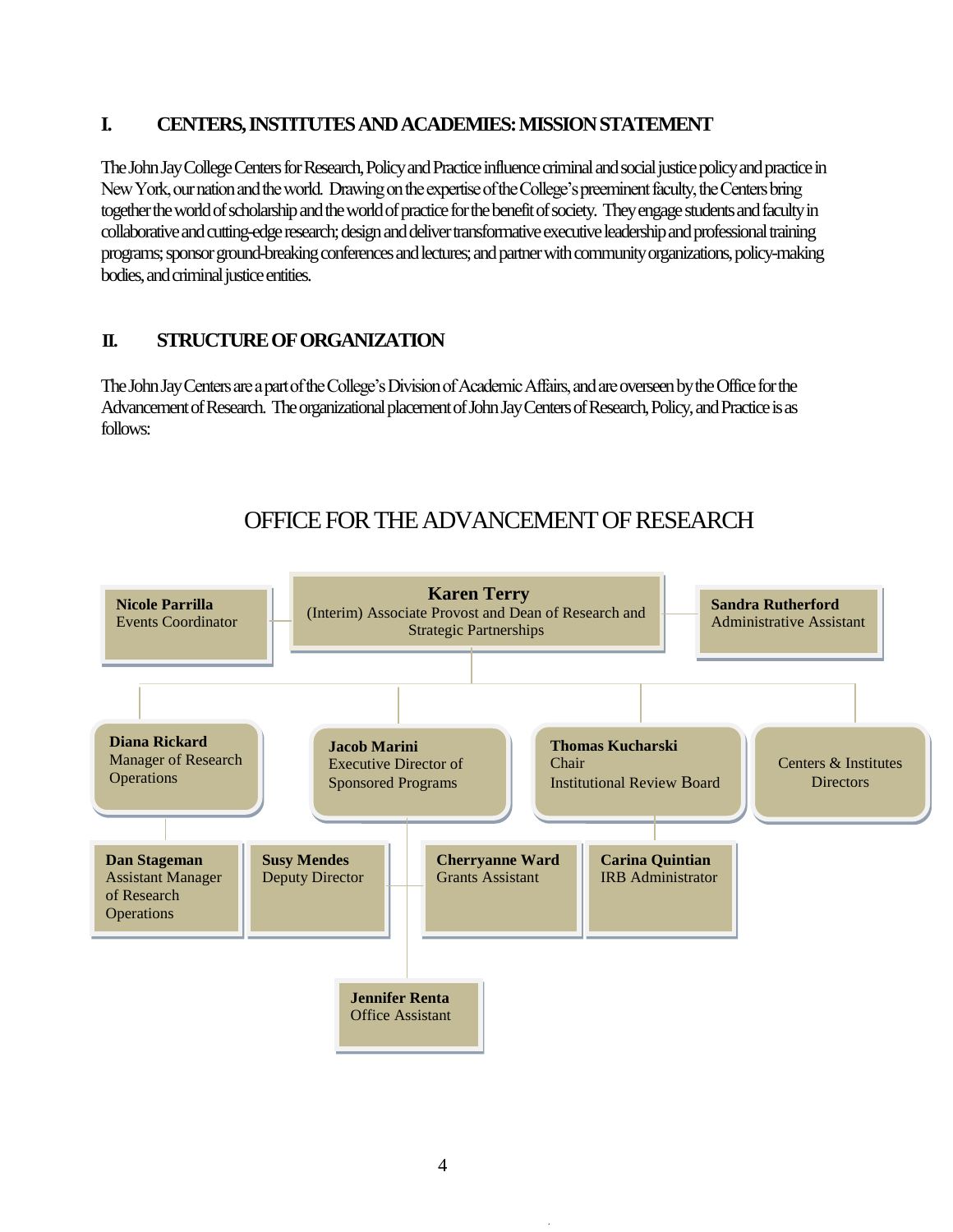**The Office for the Advancement of Research (OAR)**: OAR was created in Fall 2004 by President Jeremy Travis. It encourages, shepherds and supports scholarly activity at the College. In addition to overseeing John Jay's Centers and Institutes OARsupervises the Office of Sponsored Programs, the Institutional Review Board, and Responsible Conduct of Research.

# **Office for the Advancement of Research**

**899 Tenth Avenue, Suite 632**

**Karen Terry**, Associate Provost and Dean of Research and Strategic Partnerships (Interim), 212.237.8040, [kterry@jjay.cuny.edu.](mailto:kterry@jjay.cuny.edu) Karen oversees all activities in furtherance of John Jay scholarship, research and grants. Diana Rickard, Manager of Research Operations, 212.484.1367[, drickard@jjay.cuny.edu.](mailto:drickard@jjay.cuny.edu) Diana is the OAR liaison, facilitating publication and research goals of the faculty and Centers and Institutes. Many questions regarding Centers may be directed to her.

**Dan Stageman**, Assistant Manager of Research Operations, 212.237.8914, [dstageman@jjay.cuny.edu.](mailto:dstageman@jjay.cuny.edu) Dan manages OAR information pertaining to scholarship, publishing and grant activities.

Nicole Parrilla, Event Coordinator, 212.237.8914[, nparrilla@jjay.cuny.edu.](mailto:nparrilla@jjay.cuny.edu) Nicole coordinates all aspects of Center and College event planning.

**Sandra Rutherford**, Administrative Assistant to the Dean of Research, 212.484.1366, [srutherford@jjay.cuny.edu.](mailto:srutherford@jjay.cuny.edu)

# **Office of Sponsored Programs**

# **Location: 899 Tenth Avenue, Room 632B**

**Jacob Marini**, Executive Director, 212.237.8449, *jmarini@jjay.cuny.edu*. Jacob focuses on pre-grant assistance with faculty, students and Center directors.

**Susy Mendes**, Deputy Director, 212.237.8447[, smendes@jjay.cuny.edu.](mailto:smendes@jjay.cuny.edu) Susy's primary role is to assist faculty with grant submission and questions throughout the award process , including post award management.

**Cherryanne Ward**, Grants Asssistant, 212.237.8448[, cward@jjay.cuny.edu.](mailto:cward@jjay.cuny.edu) Cherryanne is the point person for managing grants post-award.

**Jennifer Renta**, Administrative Assistant for the Director of Sponsored Programs 212.237.8448, jerenta@jjay.cuny.edu.

**Institutional Review Board (IRB):** The John Jay College Institutional Review Board consists of 14 members, 12 of whom are full-time faculty at John Jay. The IRB Office is charged with administering the College's IRB operations. IRB forms are available at[: http://www.jjay.cuny.edu/academics/1440.php.](http://www.jjay.cuny.edu/academics/1440.php)

**Thomas Kucharski**, Chair, 212.237.8783[, tkucharski@jjay.cuny.edu.](mailto:tkucharski@jjay.cuny.edu) **Carina M. Quintian**, Administrator, 212.237.8961, jj-irb@jjay.cuny.edu.

**The Responsible Conduct of Research:** OAR oversees matters pertaining to research compliance and the responsible conduct of research.

**Mark Fondacaro**, Research Integrity Officer[, mfondacaro@jjay.cuny.edu](mailto:mfondacaro@jjay.cuny.edu)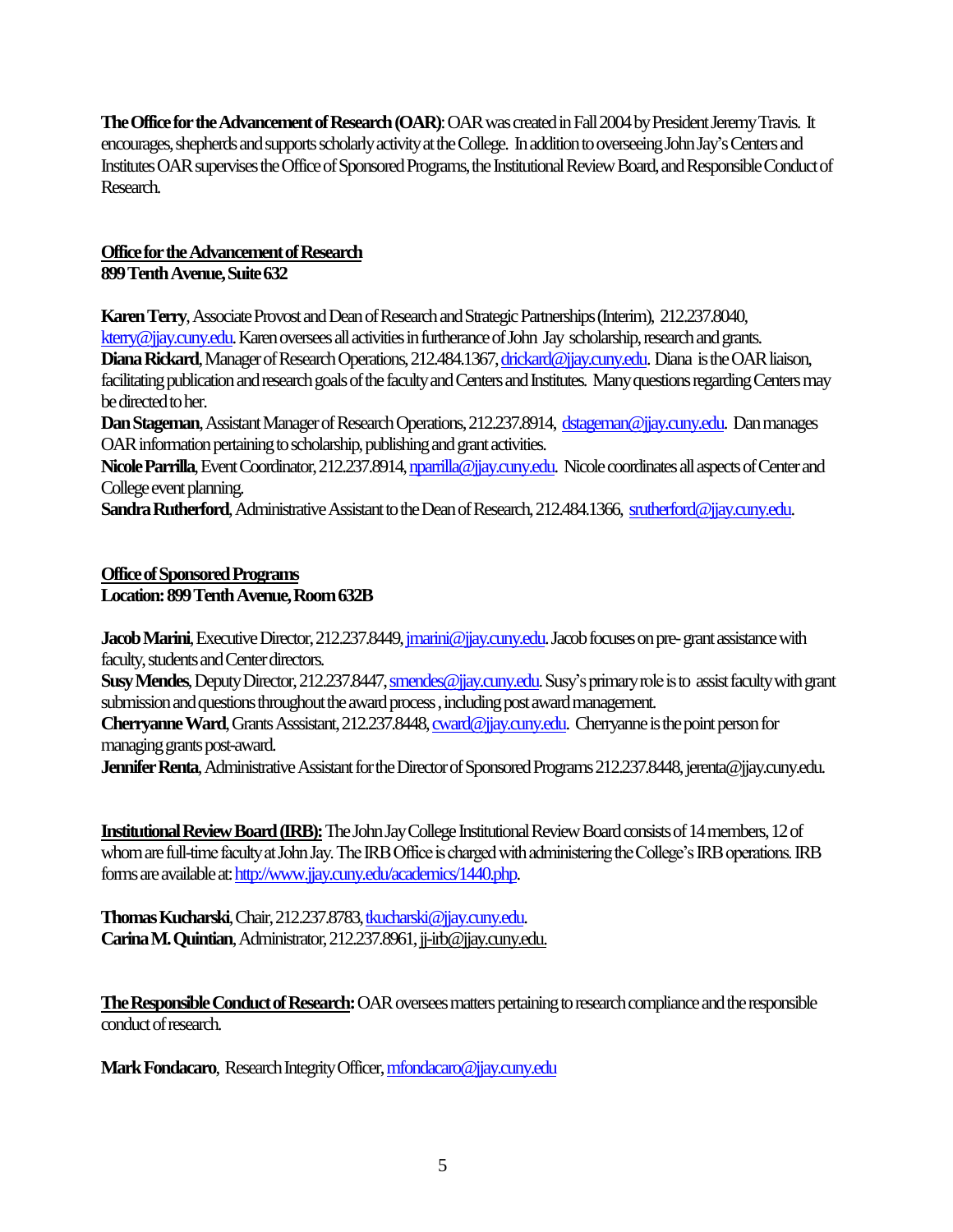# **The John Jay College Centers of Research, Policy, and Practice:**

**The Academy for Critical Incident Analysis** promotes and disseminates scholarly research relating to the emergence, management and consequences of critical incidents. ACIA sponsors scholarship and research, hosts conferences and symposiums, and maintains research archives of incident records. ACIA also supports the development and dissemination of course curricula and supporting media for the teaching of critical incident analysis.Director: Victor Herbert [\(vherbert@jjay.cuny.edu\)](mailto:vherbert@jjay.cuny.edu); [http://aciajj.org.](http://aciajj.org/)

**The Center for Crime Prevention and Control**fosters innovative crime reduction strategies through hands-onfieldwork, action research, and operational partnerships with law enforcement, communities, social service providers, and other practitioners. The Center is particularly focused on issues affecting our most vulnerable communities: gangs and other violent groups, gun violence and gun trafficking, overt drug markets, and domestic violence. It also aims to strengthen communities and reduce arrest and incarceration. Director: David Kennedy [\(dakennedy@jjay.cuny.edu\)](mailto:dakennedy@jjay.cuny.edu); [http://www.jjay.cuny.edu/ccpc.](http://www.jjay.cuny.edu/ccpc)

**The Center for Cybercrime Studies**is dedicated to developing and disseminating the expertise needed to understand, detect, and deter computer-related criminal activity. Center activities bring together academic researchers, computer security experts, and law enforcement practitioners to share information and develop new ways to protect users, information systems, and information infrastructures. Of particular concern is the impact of proposed solutions on civil liberties, privacy, information system costs, and infrastructure capability to support innovation. Director: Douglas Salane [\(dsalane@jjay.cuny.edu\)](mailto:dsalane@jjay.cuny.edu)[; http://www.jjay.cuny.edu/cybercrime.](http://www.jjay.cuny.edu/cybercrime)

**The Center for International Human Rights**addresses the main challenges to the promotion and protection of internationally recognized human rights norms. Center activities focus on analyzing and assessing the intersections between human rights violations and international crimes; investigating genocide historically and in the contemporary world; and devising educational programs to increase public awareness of these norms. Director: George Andreopoulos(gandreopoulos@jjay.cuny.edu); [http://www.jjay.cuny.edu/cihr.](http://www.jjay.cuny.edu/cihr)

**The Center on Media, Crime and Justice**is the nation's only practice-and research-oriented think tank devotedto encouraging and developing high-quality reporting on criminal justice, and to promoting better-informed public debate on the complex 21st-century challenges of law enforcement, public security and justice in a globalized urban society. The Center acts as a key link between the media and the criminal justice community both in the U.S. and abroad. Director: Steve Handelman (shandelman@jjay.cuny.edu);[. http://www.jjay.cuny.edu/cmcj.](http://www.jjay.cuny.edu/cmcj)

**The Center on Race, Crime and Justice**is a multidisciplinary entity for exploring critical issuesat the intersection of race / ethnicity, crime and justice. Through a visiting scholars program, community partnerships and collaborative efforts within the College and across the University, Center participants conduct funded research that addresses many of the problems that plague our understanding of crime and justice in a diverse society. Director: Delores Jones- Brown; [\(djonesbr@jjay.cuny.edu\)](mailto:djonesbr@jjay.cuny.edu)[; http://www.jjay.cuny.edu/crcj.](http://www.jjay.cuny.edu/crcj)

**The Center on Terrorism**was established in late 2001to study terrorism conceptually and academically, and to identify the practical applications of that knowledge in the search for alternative forms of homeland security. The Center supports research and scholarship on a range of topics from individual attitudes and behavior to global terrorist networks. The Center offers a Master's-level certificate program in the critical study of terrorism. Director: Charles B.Strozier [\(charlesbstrozier@yahoo.com\)](mailto:charlesbstrozier@yahoo.com)[; http://www.jjay.cuny.edu/terrorism.](http://www.jjay.cuny.edu/terrorism)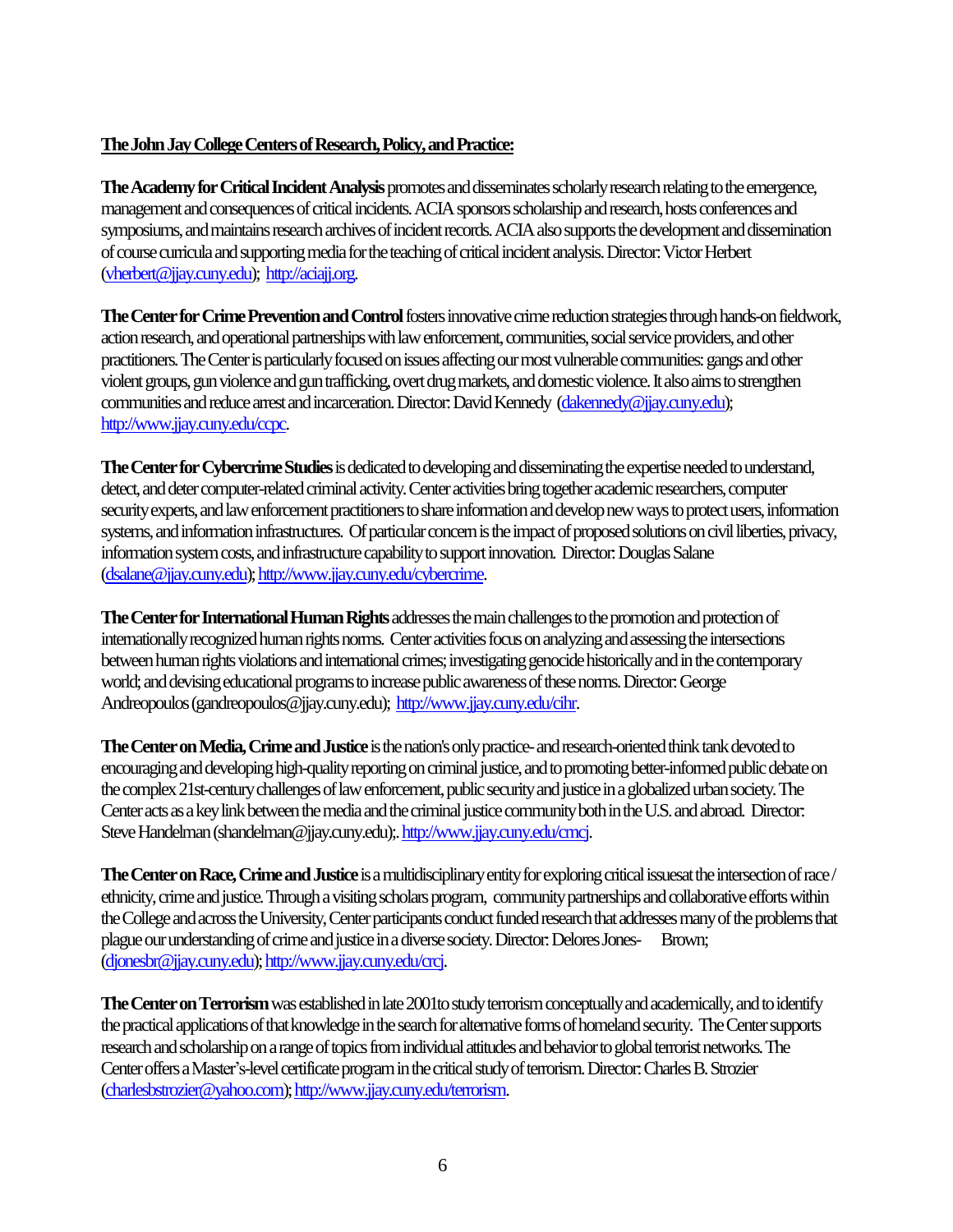**The Christian Regenhard Center for Emergency Response Studies** is an applied research center focused on the development of a mix of grounded theory and traditional empirical analysis in the areas of emergency response, coordination of first responders, and the dynamics of large-scale incident management and response. Director: Charles Jennings [\(cjennings@jjay.cuny.edu\)](mailto:cjennings@jjay.cuny.edu); [http://www.jjay.cuny.edu/regenhard.](http://www.jjay.cuny.edu/regenhard)

**The City University of NewYork Dispute Resolution Consortium**is a university-based academic center that serves as a comprehensive coordinating mechanism to advance conflict resolution research and innovative program development throughout the City University and the New York City metropolitan area. Director: Maria Volpe [\(mvolpe@jjay.cuny.edu\)](mailto:mvolpe@jjay.cuny.edu); [http://johnjay.jjay.cuny.edu/dispute.](http://johnjay.jjay.cuny.edu/dispute)

**The Criminal Justice Research and Evaluation Center**is an applied research organization established so that members of the academic community can respond to the needs of criminal justice practitioners. The Center assists communities, agencies, and decisionmakers by producing accurate and accessible studies on crime prevention strategies, the effectiveness of justice interventions on individual behavior, and efforts to improve the impact and efficiencyof justice systems. Director: Jeffrey Butts (jbutts@jjay.cuny.edu); [http://www.jjay.cuny.edu/cjrec.](http://www.jjay.cuny.edu/cjrec)

**The Institute for Criminal Justice Ethics**, the only nonprofit, university-based center of its kind in the United States, was established to foster greater concern for ethical issues among practitioners and scholars in the criminal justice field. Through its diverse programs it serves both as a national clearinghouse for information and as a stimulus to research and publication. Director: Jon Jacobs[. http://www.lib.jjay.cuny.edu/cje.](http://www.lib.jjay.cuny.edu/cje)

**The Prisoner Reentry Institute**fosters innovation and improves practice in the field of reentry by advancing knowledge; translating research into effective policy and service delivery; and fostering effective partnerships between criminal justice and non-criminal justice disciplines. Director: Ali Knight [\(alknight@jjay.cuny.edu\)](mailto:alknight@jjay.cuny.edu); [http://www.jjay.cuny.edu/pri.](http://www.jjay.cuny.edu/pri)

# **III. OBTAINING A GRANT**

Center Directors are responsible for obtaining external funding to support programmatic activities. Below isbasic information on how to obtain a grant and how to manage a grant that has been obtained. For a more detailed discussion about submitting grant proposals, please contact Diana Rickard [\(drickard@jjay.cuny.edu\)](mailto:drickard@jjay.cuny.edu) in the Office for the Advancement of Research. Federal grant applications must be processed through the Office of Sponsored Programs (Jacob Marini, jmarini@jjay.cuny.edu).

# **Listing of Available Grants Opportunities**.

The Office of Sponsored Programs maintains a list of granting agencies and current grant opportunities – see [http://www.jjay.cuny.edu/academics/1431.php.](http://www.jjay.cuny.edu/academics/1431.php)

Full-time faculty and staff can access the RF web pages on award opportunities, searchable databases, funding agency websites, and grant writing a[t http://www.rfcuny.org.](http://www.rfcuny.org/) A user ID and password is required in order to access some of these services and features. To obtain a user ID and password send an e-mail to weblogonid@rfcuny.org with your name, title, department, room number, phone number and e-mail address.

Another useful site i[s http://www.grants.gov.](http://www.grants.gov/) Registration for access to this website is not required. Announcements can be tailored so that only grants in interest areas will be emailed to you. The College is already registered with grants.gov and Central Contractor Registration (CCR).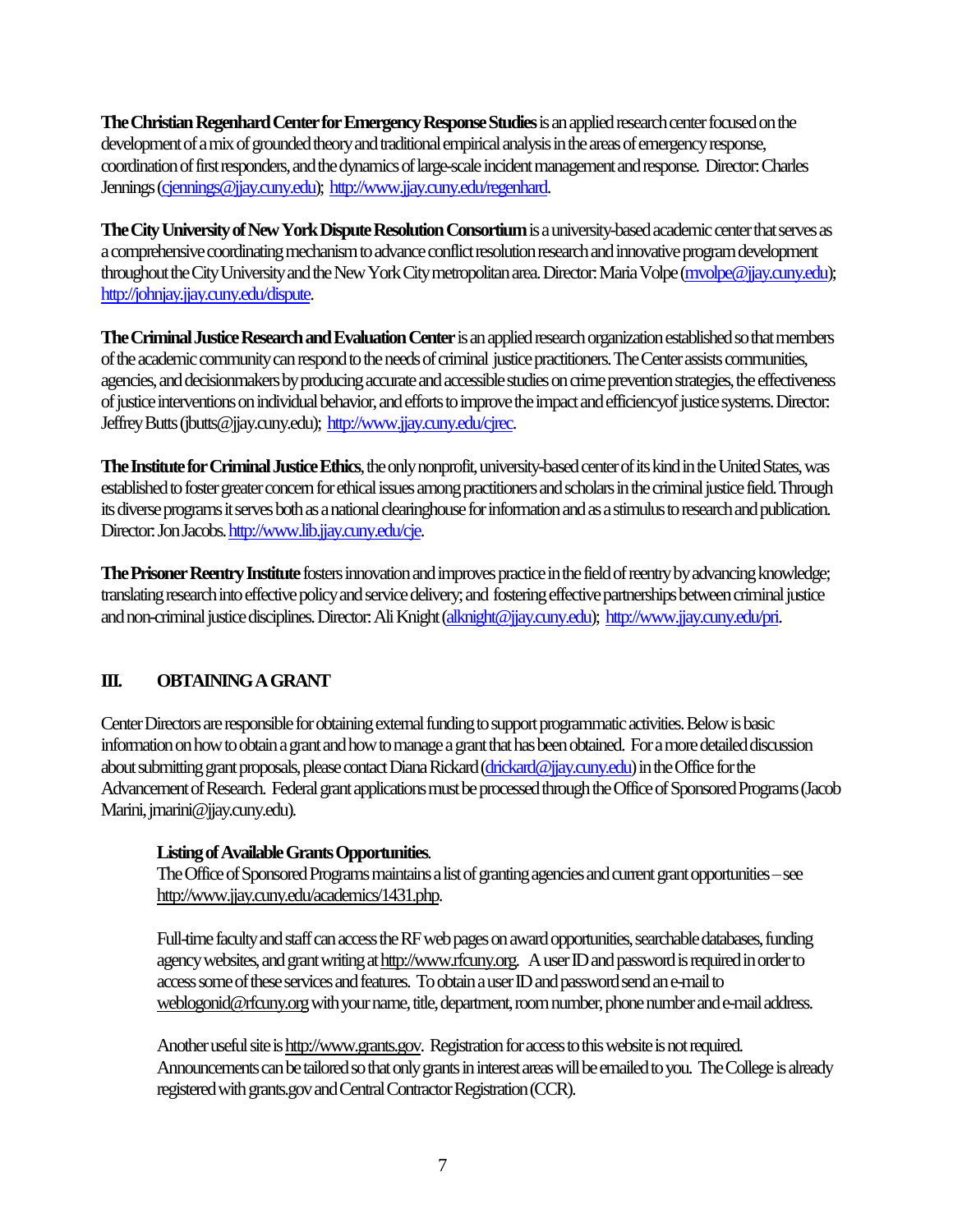The Foundation Center is an external resource. The Center's library is open to the public, and it also offers free or modestly priced workshops on fundraising and grantsmanship, in addition to web-based resources. The Foundation Center is located at 79 Fifth Avenue,  $2<sup>nd</sup>$  Floor, (212.630.4230) and more information is available at their website: www.foundationcenter.org/newyork.

#### **CUNY/College Support and Start Up Support.**

There are numerous sources of financial support within John Jay and CUNY. Among these are PSC-CUNY research awards provided by CUNY and available to full-time faculty; and the Scholarly Excellence Award, and the John Jay Research Assistance Program, both provided by OAR. For more information, see: Karen Terry, Associate Provost and Dean of Research and Strategic Partnerships (Interim)or Jacob Marini, Executive Director, Office of Sponsored Programs.

# **IV. MANAGING FUNDS**

The Research Foundation of CUNY (RF): The primary mission of the Research Foundation is to provide essential administrative support to enable CUNY faculty to successfully carry out grant activities. The Foundation provides direct support to Principal Investigators by providing them with the latest award funding, staff management, transaction processing, account maintenance, and sponsor liaison services.

Once a grant is awarded, if the sponsor is a governmental agency, an account will be created at the Research Foundation of CUNY. The PI will be the signatory on the grant, and can hire staff and make purchases as needed from the grant(per procedures described below). Donations by individual donors and in some cases by foundations may be deposited in the John Jay College Foundation. (Note that the College Foundation payroll does not include a benefits package.) Comprehensive information regarding managing a grant through the Research Foundation is available at their website: [www.rfcuny.org.](http://www.rfcuny.org/) Once you are logged in, you will see a tab on the top of the main page titled "Guides and Forms." Here you will find the Project Director/Employee Guide.

The John Jay College Foundation: The John Jay College Foundation was established to act as fiduciary for private donations. Monies collected in Foundation accounts may be used to fund scholarships, faculty development activities, and special projects.

#### Contact: **Helen Cedeno**, Business Office, 212.237.8485[, hcedeno@jjay.cuny.edu.](mailto:hcedeno@jjay.cuny.edu)

#### **Setting Up a Research Foundation Account**

When a federal, state, local agency or private sponsor grant or contract is awarded, the Research Foundation of CUNY (RF) acts as the official, legal sponsor on the College's behalf. RF is responsible for administering all grant funds, rendering all financial reports, and undergoing audits as necessary. The Research Foundation acts as the "bank" for all external grants and contracts awarded to CUNY colleges. Once a grant or contract is awarded, the RF sets up an account with a dedicated account number for that award. The Principal Investigator is the primary signatory to sponsor, federal, state, and local grants. A specific project administrator at the RF is assigned to that account to oversee expenditures and assist in the process of managing the grant or contract related expenditures.

The forms used to utilize grant/contract funds are housed at the College's Office of Sponsored Programs, located in room 632B in the T Building.

In order to set up an account with the John Jay College Foundation for private monies, contact the John Jay College Business Office(**Helen Cedeno**, 212.237.8485[, hcedeno@jjay.cuny.edu\)](mailto:hcedeno@jjay.cuny.edu).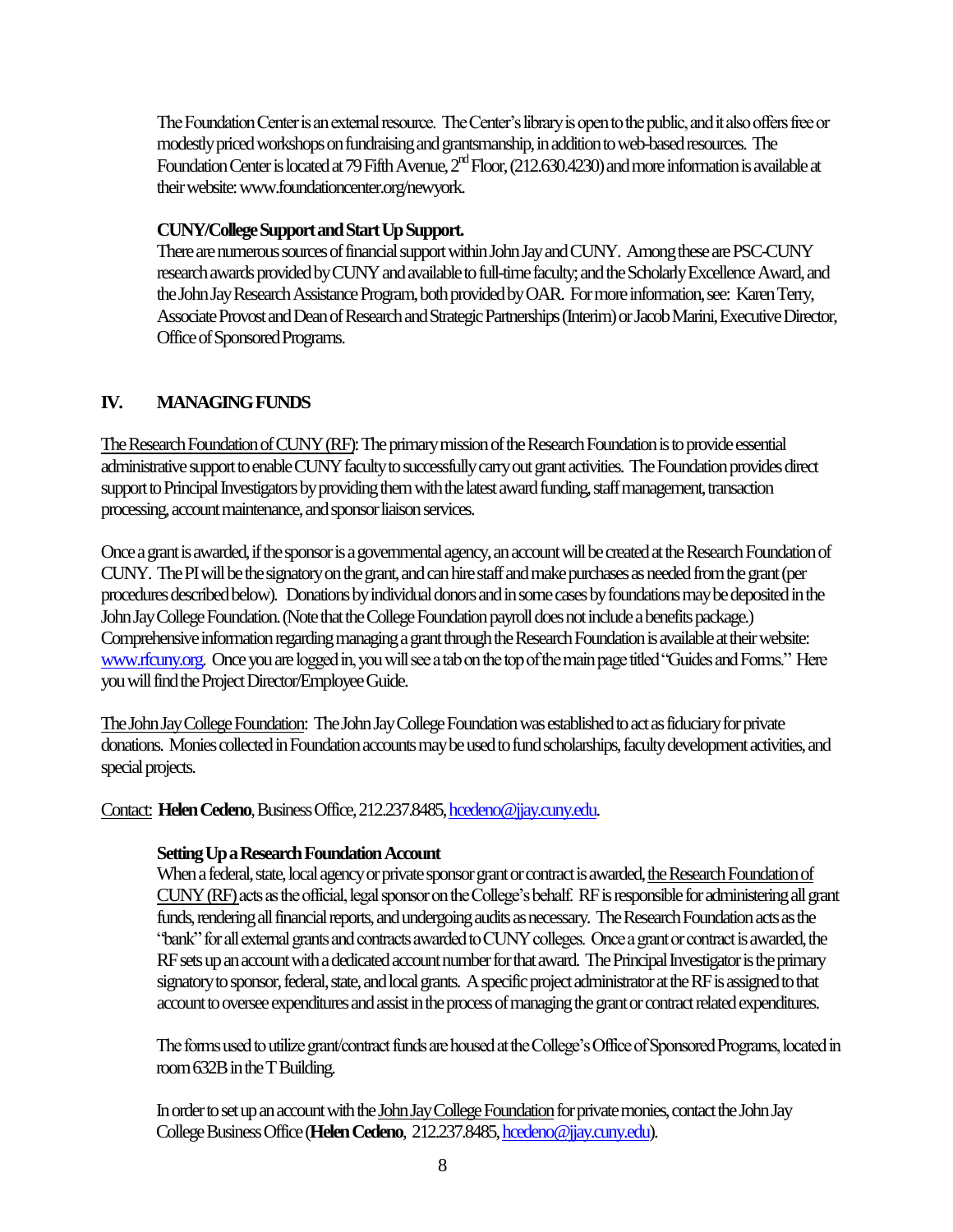#### **Purchasing Cards (Research Foundation Accounts)**

The P-card is a non-revolving credit card issued by a bank that allows projects to acquire authorized goods and supplies in a timely manner, increase vendor satisfaction (less bookkeeping, faster payment), reduce personal outlay, replace the need for petty cash maintenance, and reduce reimbursement transactions. It works as a debit card with a fixed dollar amount that is reduced by the amount of each purchase transaction. Within prescribed limits, P-card transactions do notrequire the use of requisition/purchase orders, small order form or payment request reimbursement, although all original and itemized receipts and supporting documentation must be submitted to reconcile all expenses on the card. Use of the card is not intended to replace the bid process where that process is obligatory for all items \$5,000 and above and must comply with RF Other Than Personnel Services (OTPS) Guidelines and Purchasing Policy 501.D which are available a[t www.rfcuny.orgi](http://www.rfcuny.org/)n the Project Director/Employee Guide under "Purchasing and Payables OTPS".

The number of purchases is limited to 8 per day and the limit for any single transaction is \$5,000. The card may be replenished as it is depleted, given that all documentation has been submitted to reconcile previous transactions.

P-card applications are availablefrom the Office of Sponsored Programs, Room 632B-T. The application process takes approximately three weeks.

# **V. PERSONNEL**

#### **Hiring**

Research Foundation:To hire a Full-time or Part-time A employee(a person scheduled for 20 or more hours per week) through the Research Foundation, the PI must submit a Personnel Vacancy Notice (PVN) on the Research Foundation website. Prospective employees must apply through the PVN and the PI must hire the employee via the PVN as well. More information on the PVN process can be found in the Project Director's Guide on the Research Foundation website [\(www.rfcuny.org\)](http://www.rfcuny.org/). Part-time B employees (those scheduled to work for 19 hours or less per week) need not apply through the PVN system at this time.

Onceanemployee has been offered the position, he/she must be E-Verified. The RF participates in E-Verify, which is an online system operated jointly by the Department of Homeland Security (DHS) and the Social Security Administration (SSA). The E-Verify system electronically compares information entered on the I-9 Form with records contained in SSA and DHS databases to help employers verify the identity and employment eligibility of hiredemployees. Compliance with the regulations of E-Verify requires that employees' new hire documents be processed through E-Verify within three business days of the actual start date of employment. Next, the employee will need to complete a New Hire Package. You may contact the Office of Sponsored Programs (x8448) to set up an E-Verification appointment.

Employees must complete an Employee Wage Title designator before they begin working.; this form is available through the Office of Sponsored Programs. (RM 632B-T). The new hire package is available at [http://jjay.cuny.edu/academics/1435.phpo](http://jjay.cuny.edu/academics/1435.php)rin the Office of Sponsored Programs. All new hire forms must be completed and returned to the Sponsored Programs Office. The following documents are required:

- A copy of the new hire's Social Security Card for payroll purposes
- A copy of the new hire's documentation outlined on the I-9 form
- A voided check from their bank if "Direct Deposit" is desired.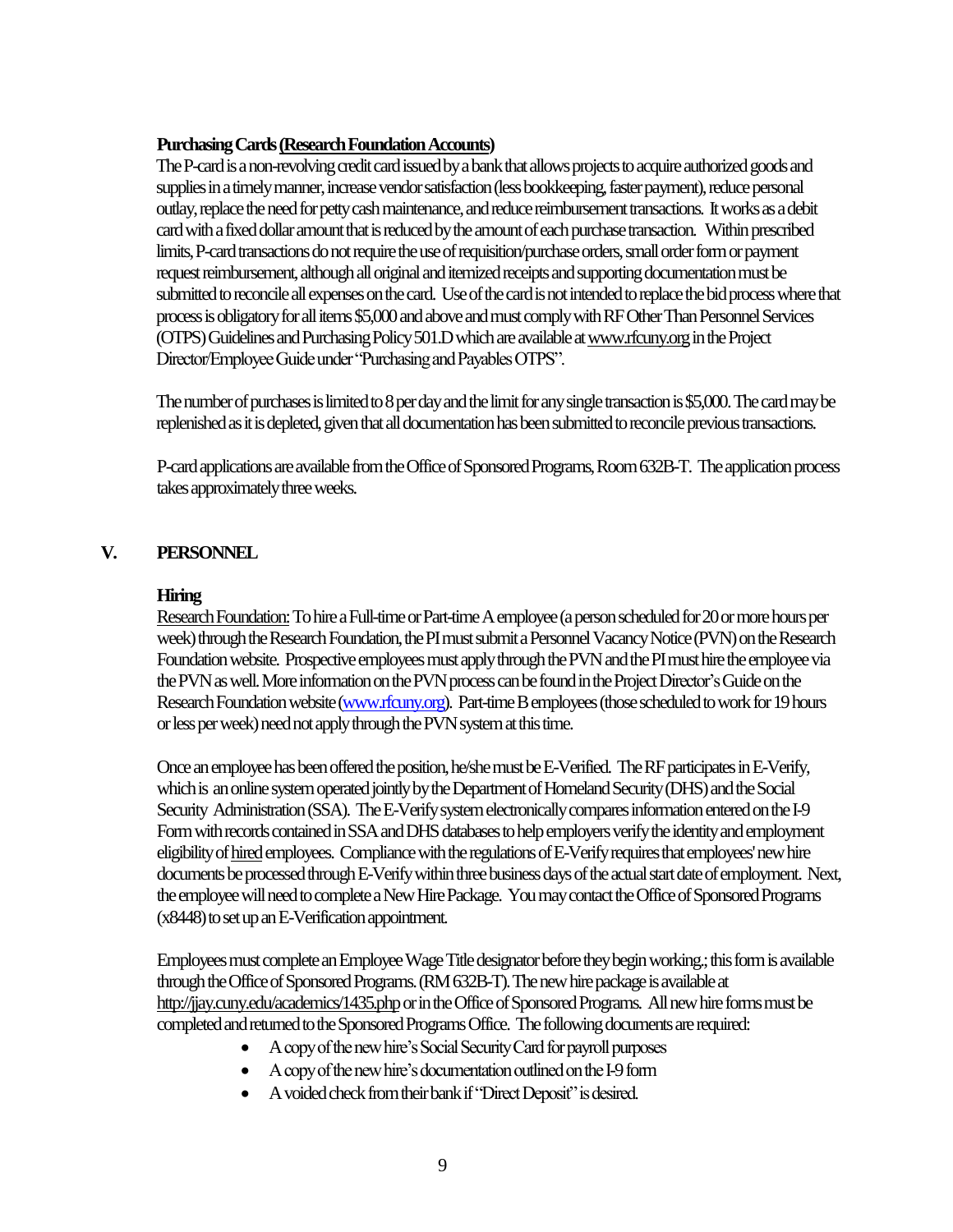John Jay Foundation Employees: A John Jay Foundation new hire package must be completed by the employee. Forms and packets are available at http://insidejjay.cuny.edu in the Employee Center, under "New Employee" Services". The Foundation does not provide a benefits package to employees. Completed papers are submitted to Helen Cedeno (x8485) in the Business Office along with the following documents:

- A copy of the new hire'sSocial Security Card
- A copy of the new hire's documentation outlined on the I-9 form
- A voided check from their bank if "Direct Deposit" is desired.

Tax Levy Payroll: Some employees are on the college's tax levy payroll, either as higher education officers or college assistants. The Office for the Advancement of Research can provide guidance on how to effectuate this process.

# **Submitting a New Research Foundation e-PAF (electronic -Personnel Action Form)**

A new e-PAF will need to be submitted to RF legal for all hires who will become RF employees by virtue of their designation for a position on a funded project, housed at RFCUNY. A hire may be assigned to more than one project, provided the total hours to be worked do not exceed 40hours weekly. It is also important to note that sick leave and vacation time accrue on each individual project assignment, not collectively.

A new e-PAF must be submitted when a current RF employee's end date, pay, or hours are changed.

To submit a new e-PAF for an RF employee:

- Log in t[o www.rfcuny.org](http://www.rfcuny.org/)
- Select "PAF" under "E-Services"
- Select "Create"
- Select the Project number from the list
- Choose "PAF Additions"
- Enter employee name
- Follow prompts through completion of form
- Be sure to add employee schedule
- Click "Preview" to run the PAF and ensure the form is filled out properly
- Click "Approve"; a system-generated email will be sent to the Project Manager, the PI(s) and the Project Administrator for approval

These steps should also be followed if an employee's PAF is to be renewed or modified. If you have questions about this process, contact the Office of Sponsored Programs(x8448). Please note: on the e-PAF homepage the Help tab has a PAF user manual.

Note that funds will be "locked"in place for the duration of the appointment and cannot be redistributed without a termination. This means that if your grant or contractual funds are paid quarterly, you may not want to make an annual appointment.

#### **Hours**

The Research Foundation classifies employees into three categories. Employees are classified as full-time if they work 70 or more hours per two-week pay period. Full-time employees are entitled to a comprehensive benefits package that includes health insurance for self and immediate family. Employees working more than 38 but fewer than 70 hours per two-week pay period are classified as Part-time A and are entitled to fringe benefits such as health insurance for self. A fringe benefits rate of 37% will be charged to each grant for Full-time and Part-time A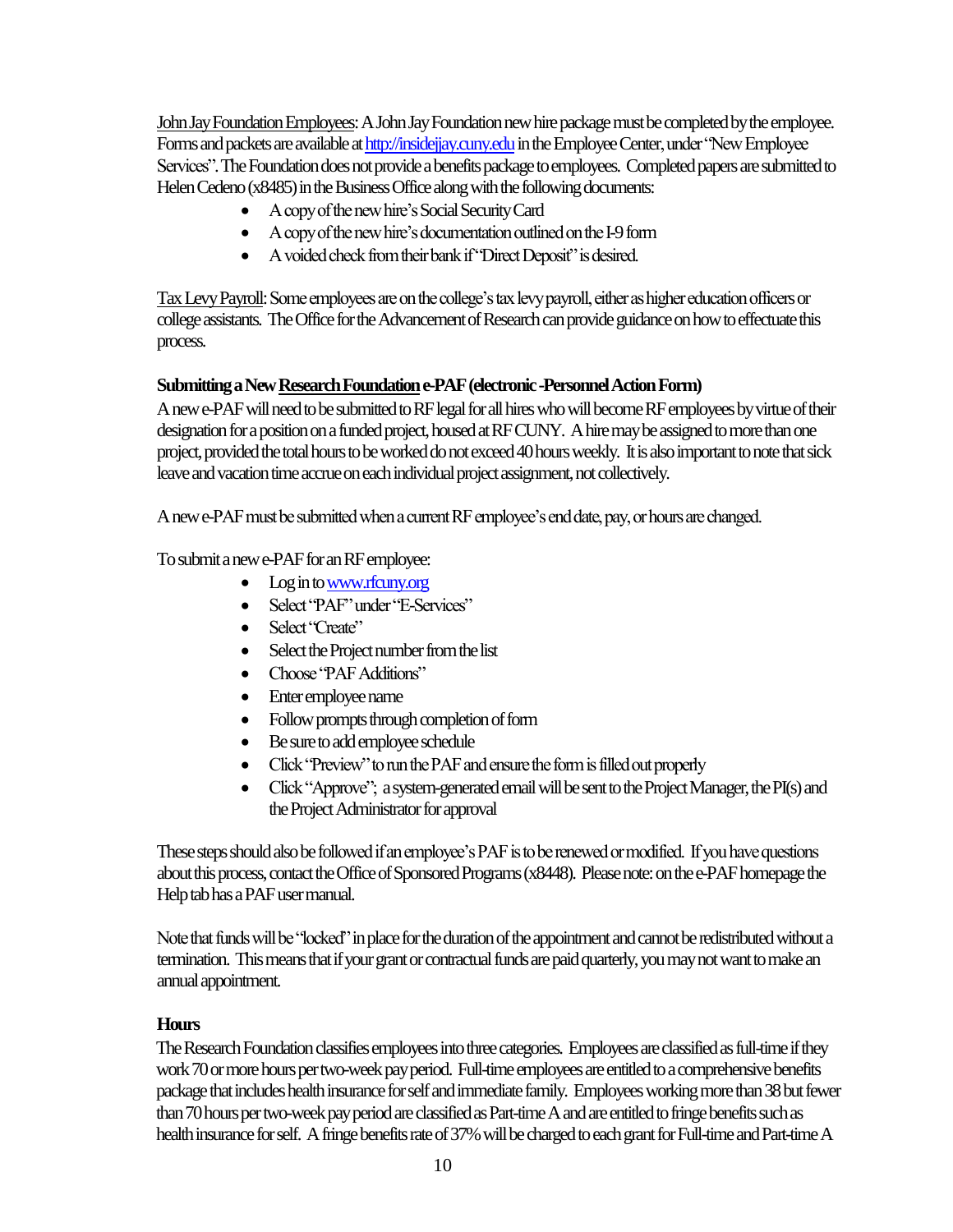employees(however, this will change to 37.5% on 1/1/11, and to 38% on 7/31/11). Employees working fewer than 38 hours per two-week pay period are classified as Part-time B and entitled to statutory benefits, and afringe benefits rate of 9.5% will be charged to thegrant. (Please note that a new 0.34% MTA tax is included in these rates).

# **Timesheets**

John Jay Foundation Employees: Timesheets are processed every two weeks, at the beginning of the new pay period. Contact Helen Cedeno (x8485) for a detailed list of pay periods and timesheet submission dates.

To pay John Jay Foundation Employees:

- Collect time cards and total all hours for each employee –each employee must have a time card completed for each pay period.
- Transfer the hours to a timesheet
- Have employees review and sign their timesheets
- Each timesheet must then be approved and signed by a project PI
- Make two copies of the timesheet: one for Center files and one for employee
- Original timesheets are then submitted to Helen Cedeno in the Business Office (room 606B, x8485) by the Thursday of the week prior to payday.

CUNY Research Foundation Employees: Timesheets are processed every twoweeks at the beginning of the new pay period and are submitted online. Dates are noted at [www.rf.cuny.org.](http://www.rf.cuny.org/) in the calendar under "Timesheets."

To pay CUNY RF employees:

- Log in t[o www.rfcuny.org](http://www.rfcuny.org/)
- Select "Time and Leave" under "My E-Services" to access the calendar. The CUNY RF generates payroll biweekly. Timesheets are due the Monday following the pay period's end date, which is indicated on the online calendar.
- The default display tab is "Manage Timesheets" and this is where the PI can select a pay period and enter, edit, and approve an employee's timesheet.
- Select a period to view the "Employee Timesheet Summary Page"
- Click on each employee to "Approve" their timesheet.

# **Annual/Sick/Personal/Holiday Time**

Full time CUNY Research Foundation employees accrue annual and sick leave every two weeks on *every* project they work on. PIs should discuss accrual and sick leave with their employees in advance. Accrual rates depend on how long the employee has worked for the RF. Accrual rates can be found at the RF website [\(www.rf.cuny.org\)](http://www.rf.cuny.org/), in the Project Director's/Employee Guide in under Benefits in the Human Resources section.

Full time employees are paid for all legal holidays as well. Se[e www.rfcuny.orgf](http://www.rfcuny.org/)or a full list. Keep in mind that an employee working on several projects will accrue sick time and annual leave at the rates above for *each* project, something to be considered when assigning employees to projects.

John Jay Foundationemployees DO NOT accrue annual leave, sick time or unscheduled holidays.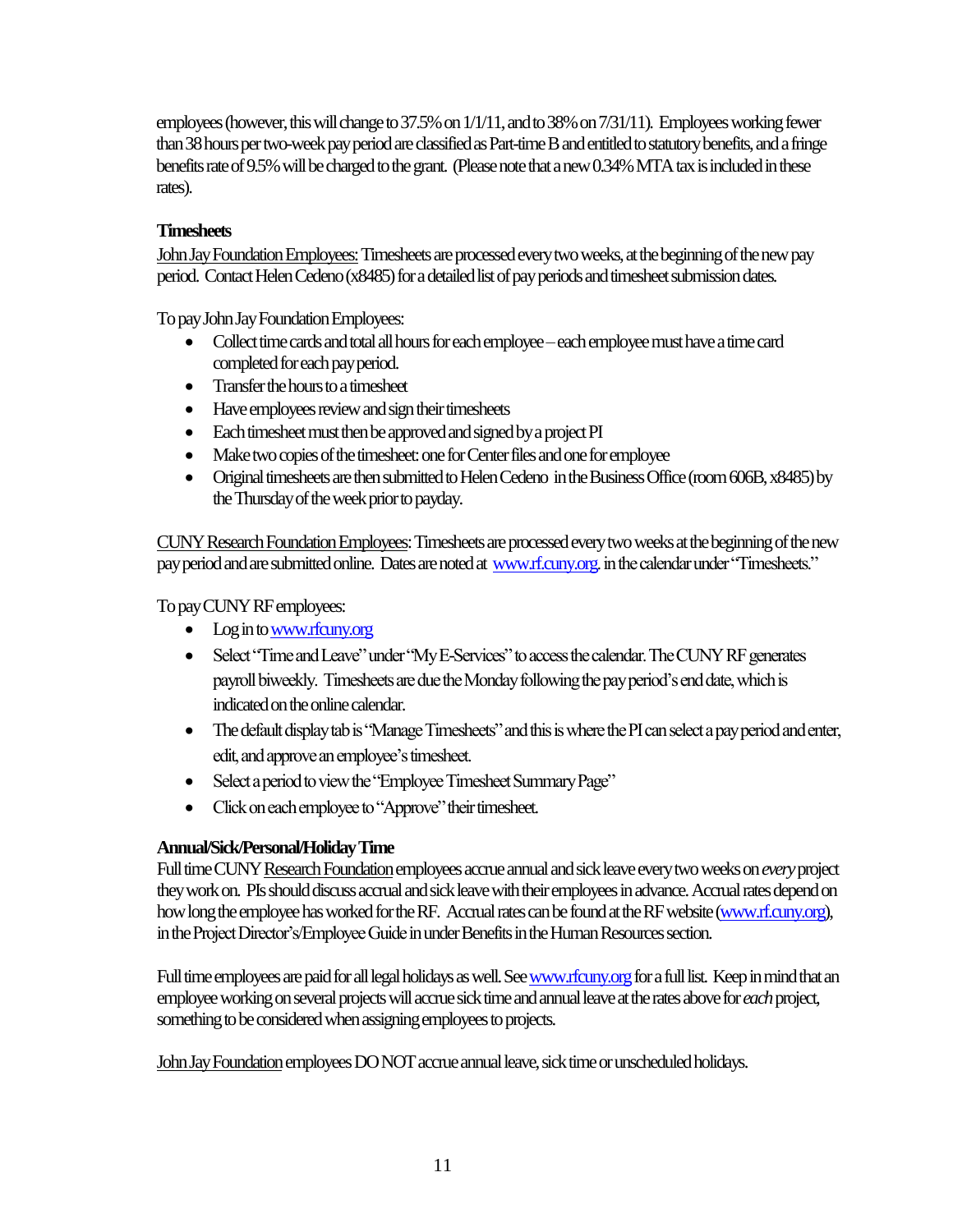#### **Termination of an Employee**

Each employee must be given written notice of termination for reasons acceptable to the NYS Department of Labor. To the extent that a supervisor has doubts about an employee's job performance, a written evaluation citing performance/attitudinal concerns should address shortcomings and should be discussed with and signed by the employee and the supervisor. This should be done within three months of the first performance concerns.

To terminate a John Jay Foundationemployee: In the cases where terminationis linked to unsatisfactory job performance, Donald Gray, The Dean of Human Resources (x8512, dgray@jjay.cuny.edu), should be alerted and a discussion of the evaluation should be held in the presence of Human Resources personnel. In all termination cases, Helen Cedeno (x8485, hcedeno@jjay.cuny.edu) should be notified in writing of the employee's end date.

To terminate a CUNY Research Foundation employee: For routine terminations, such as end of appointment or completed assignments, follow the e-PAF process for submitting a PAF, using the termination selection. Be sure to check vacation accruals prior to submitting a termination date. In the cases where termination is linked to unsatisfactory job performance, the PI should contact Wendy Patitucci (212.417.8601,

[wendy\\_patitucci@rfcuny.org\)](mailto:wendy_patitucci@rfcuny.org) at the RF's Department of Employment Policy and Practice before any action is taken.

#### **Work Study Students**

Students may be paid through their financial aid package to work while studying. Work study students do not have to be paid by the Center. To sign up to hire a student, go to the John Jay College home page and:

- Click on Faculty/Staff
- Click on Employment Resources
- Click on Enroll and Request to Hire FWS Students
- Set up an account
- Complete the form

Contact:**Sylvia Lopez**, 212.237.8897[, sylopez@jjay.cuny.edu;](mailto:sylopez@jjay.cuny.edu) Room 1247, North Hall Building

#### **Interns**

Interns are not paid but they may receive academic credit. The minimum requirement for fieldwork is 8-10hours per week. The student will be given credit for a maximum of 10 hours per week. Ninety-sixhours must be completed for course credit. If you would like a student intern, fill out the following form at: [http://johnjay.jjay.cuny.edu/internships/internships.asp.](http://johnjay.jjay.cuny.edu/internships/internships.asp)

Contact: Internships and Cooperative Information, 212.237.8438; Room3235North Hall Building

#### **Research Assistants and College Assistants**

Centers may be eligible to work with Criminal Justice doctoral students as research assistants. Doctoral students may be assigned to a Center by the Executive Officer of the doctoral programwho should be contacted directly about these opportunities at least six months in advance. Centers do not have to pay the doctoral students as they receive stipends for up to nine hours of work a week. However, additional time must be paid for bythe Center.

Contact: **Joshua D**. **Freilich**, Acting Executive Officer, Program of Doctoral Studies in Criminal Justice, 212.237.8668[, jfreilich@jjay.cuny.edu.](mailto:jfreilich@jjay.cuny.edu)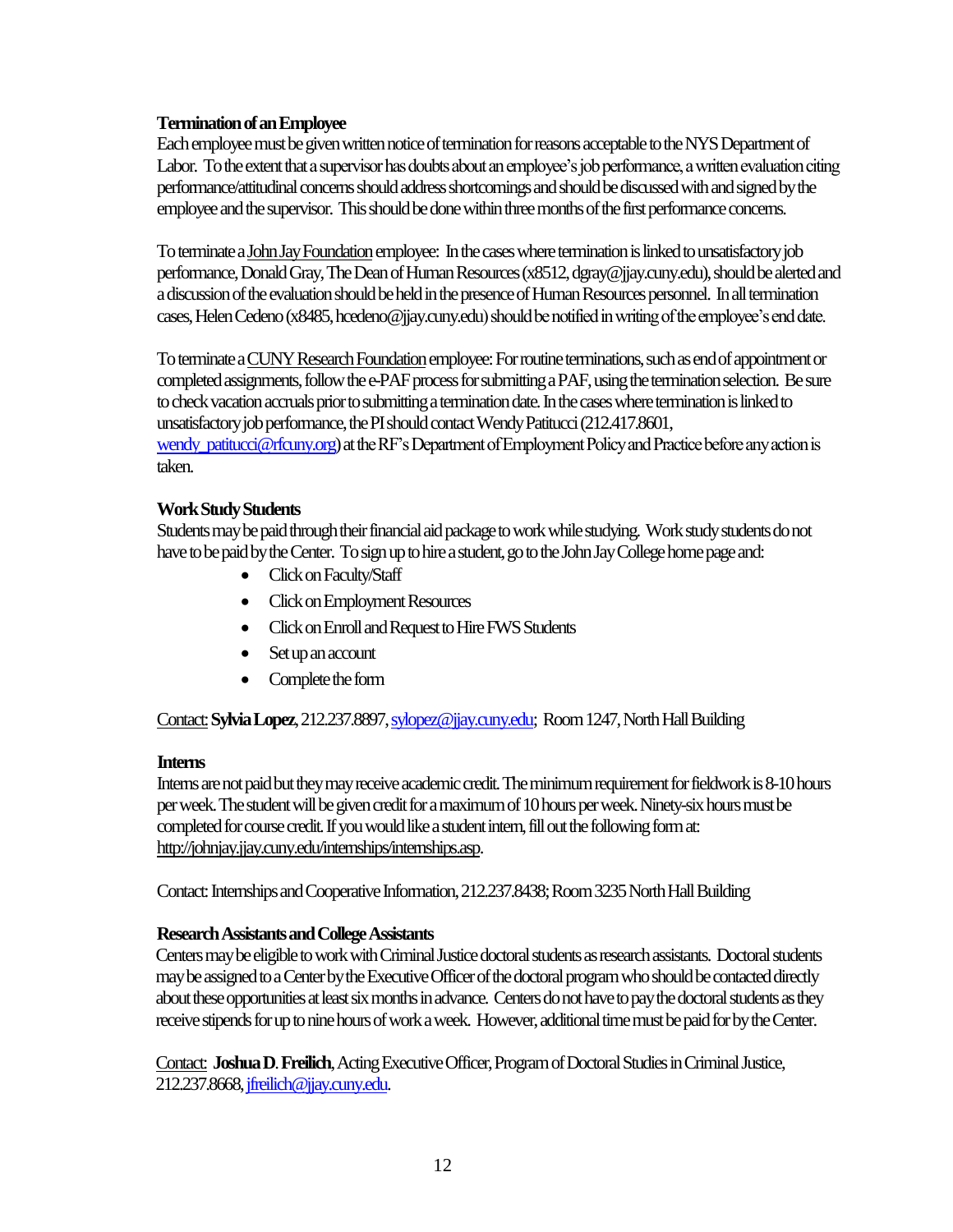#### **Obtaining aNewJohn Jay Email Account**

The process of obtaining a College email account begins after a new John Jay College Foundation employee completes their HR packet; this process can take up to 10 days. The employee must check to see if their account is activated. If the account does not seem active, you can contact the Helpdesk at 212.237.8200, [helpdesk@jjay.cuny.edu.](mailto:helpdesk@jjay.cuny.edu)

To set up an email account for an RF employee Faina Fradkin in Human Resources is available to facilitate this process. (FainaFradkin, Human Resources, 212.237.8315[, ffradkin@jjay.cuny.edu\)](mailto:ffradkin@jjay.cuny.edu)

#### **Obtaining a New John Jay Identification Card**

ID Cards are issued every Tuesday and Wednesday, when classes are in session, from 11:00 a.m. to 2:00 p.m. and 5:00 p.m. to 7:00 p.m. in Room 535T. To obtain an ID card, faculty and staff must present a current pay stub or a letter from the Department of Human Resources. Although there is no charge for obtaining your first ID card, there is a \$5.00 fee for a replacement ID card.

# **VI. PAYING CONSULTANTS**

**John Jay Foundation Consultants:**These appointments are not covered by a line item on funded grant or project housed at the CUNY Research Foundation. The following documents need to be created for a new consultant:

- A Memorandum of Understanding (MOU) signed by both the Center Director and Consultant.
- A Scope of Work statement
- A W-9 Form

 Please note: for any major project requiring a contract for significant amounts of money, these documents need to be reviewed by the College's General Council Office (Rosemarie Madonado). Further, no college person other than the President or his designee is authorized to sign contracts. For more information, on large contracts, you may contact Helen Cedeno, Business Office, hcedeno@jjay.cuny.edu.

To pay a John Jay Foundation consultant submit the following documents:

- An invoice for time spent and tasks/products completed submitted and signed by the **Consultant**
- A copy of the MOU
- A copy of their Scope of Work statement
- A copy of their W-9 form
- A White John Jay Foundation Payment Request Form –filled out and signed by the Center **Director**

These documents are to be submitted to Vivien Hoexter, Vice President for Development, in the Office of Marketing and Development(room 623T). Once approved by VP Hoexter, the invoice will be forwarded to the Business Office (room 606B) for preparation of the paycheck. Business Office staff will call when the check(s) are ready to be picked up.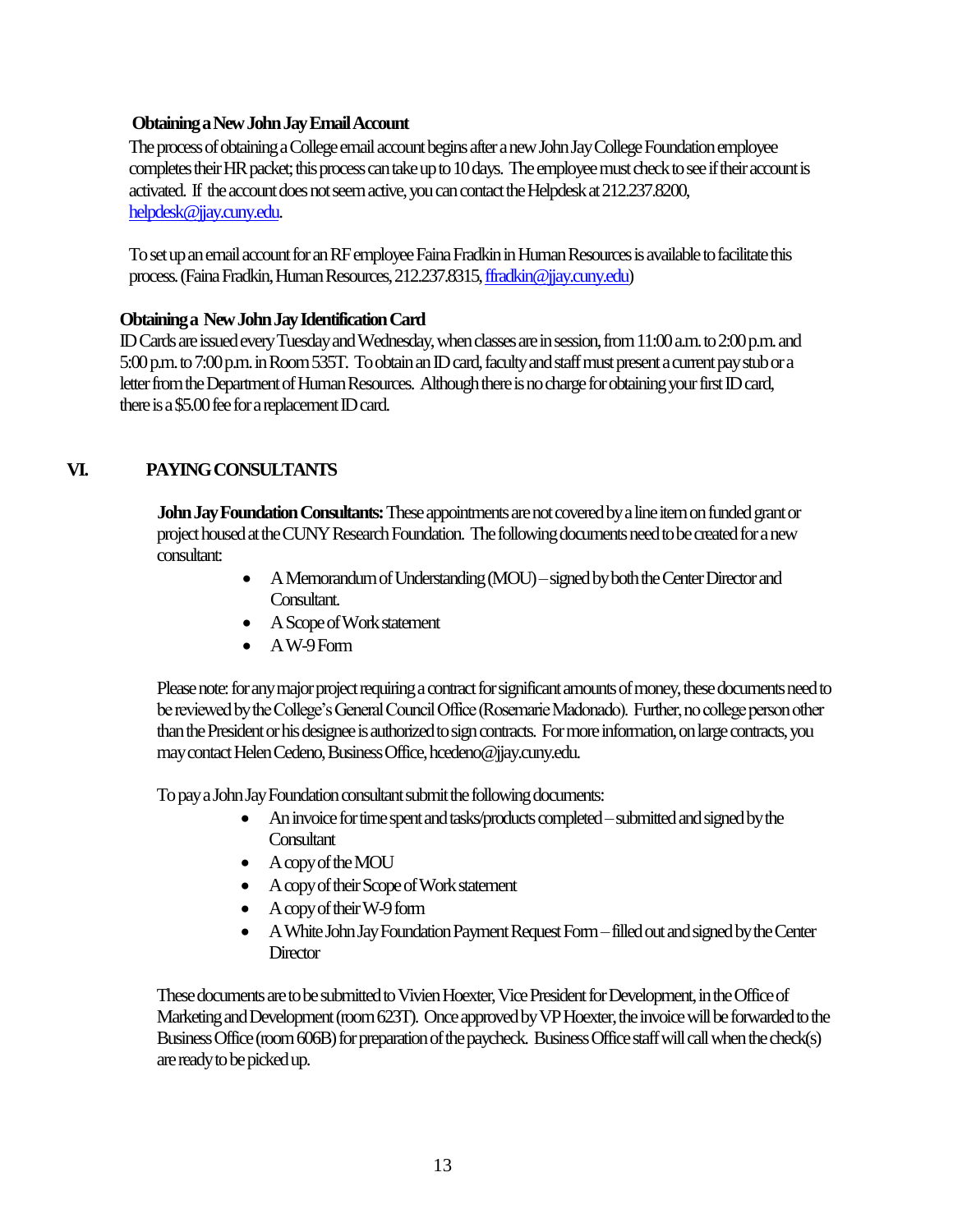All checks should be copied and attached to the Center's copy of the payment request form before they are dispersed. These payments should be logged against the appropriate project under the appropriate John Jay Foundation account number.

**Research Foundation New Consultants (up to \$5,000)**(but covered by a line item on a funded project housed at RF CUNY): The following documents need to be created for a new consultant to be paid up to \$5,000 on an RF CUNY project budget:

- An RF specific MOU form signed by both Director and Consultant (can be downloaded from www.rfcuny.org under "Guides and Forms", "Purchasing & Payables (OTPS)", "Independent Contractor Agreement Under \$5,000", Form "RF-804"
- A Scope of Work statement created by and agreed to by the project PI and Consultatn)
- A Client List generated by the Consultant which demonstrates that the Consultant is in business for themselves.
- The Original signed invoice
- A complete Payment Request Form (RF-021) (instructions are available under "Guides and Forms", "Purchasing and Payables (OTPS), "RF-021 Payment Request Instructions")
- An RF specific W-9 Form (can be downloaded fro[m www.rfcuny.org](http://www.rfcuny.org/) under "Guides and Forms", "Purchasing & Payables (OTPS), "Independent Contractor Agreement Under \$5,000", "Form "W-9").

**Research Foundation New Consultants (over \$5000):**The RF Project administrator needs to be contacted to determine the appropriate procedure to pay new Consultants over \$5,000 from a designated line item in the approved budget. An Independent Contractor may not begin work nor may any payments be issued until an Independent Contractor Agreement between the contractor and the Research Foundation has been fully executed. Please refer to RF Policy 518-C (in the Project Director/Employee Guide, under "Purchasing and Payables" (OTPS)", "Independent Contractor Agreement \$5,000 and Over"). A Request for Authorization must be completed and is available on this page as well. In addition, the same documents must be provided as outlined above for Consultants to be paid up to \$5,000.

These documents should be mailed to the Research Foundation of CUNY at 230 West 41<sup>st</sup> Street,  $7^{\text{th}}$  Floor, New York, NY 10036. The Research Foundation will mail checks directly to the Consultants.

(Please note: consultants fall under the OTPS category, not Personnel)

# **VII. JOHN JAY STOCKROOM AND PRINTING SERVICES**

When purchasing and charging to a grant, save all receipts, invoices, packing slips, etc. Sponsors are required to submit proof of purchase and receipts for external vendors and reimbursements, as well as proof of payment for reimbursements. In order to pay/reimburse vendors/individuals from funds housed at the Research Foundation, submit the above referenced documentation with a Payment Request Form, available in the Office of Sponsored Programs. More information about purchases/reimbursements using RF funds is available at: http://www.rfcuny.orgunder "Guides and Forms." Select "Forms" and then "OTPS/Purchasing".

Please note: small bills for postage and photocopying are covered by OAR and should be brought to the office's attention.

# **Print Shop**

Director: Irene O'Donnell, Finance and Business Office, Campus Office Services(Mail Room, Print Shop, Stock Room, Central Receiving, Office Copiers)212.237.8540[, iodonnell@jjay.cuny.edu\)](mailto:iodonnell@jjay.cuny.edu). Printing, duplicating,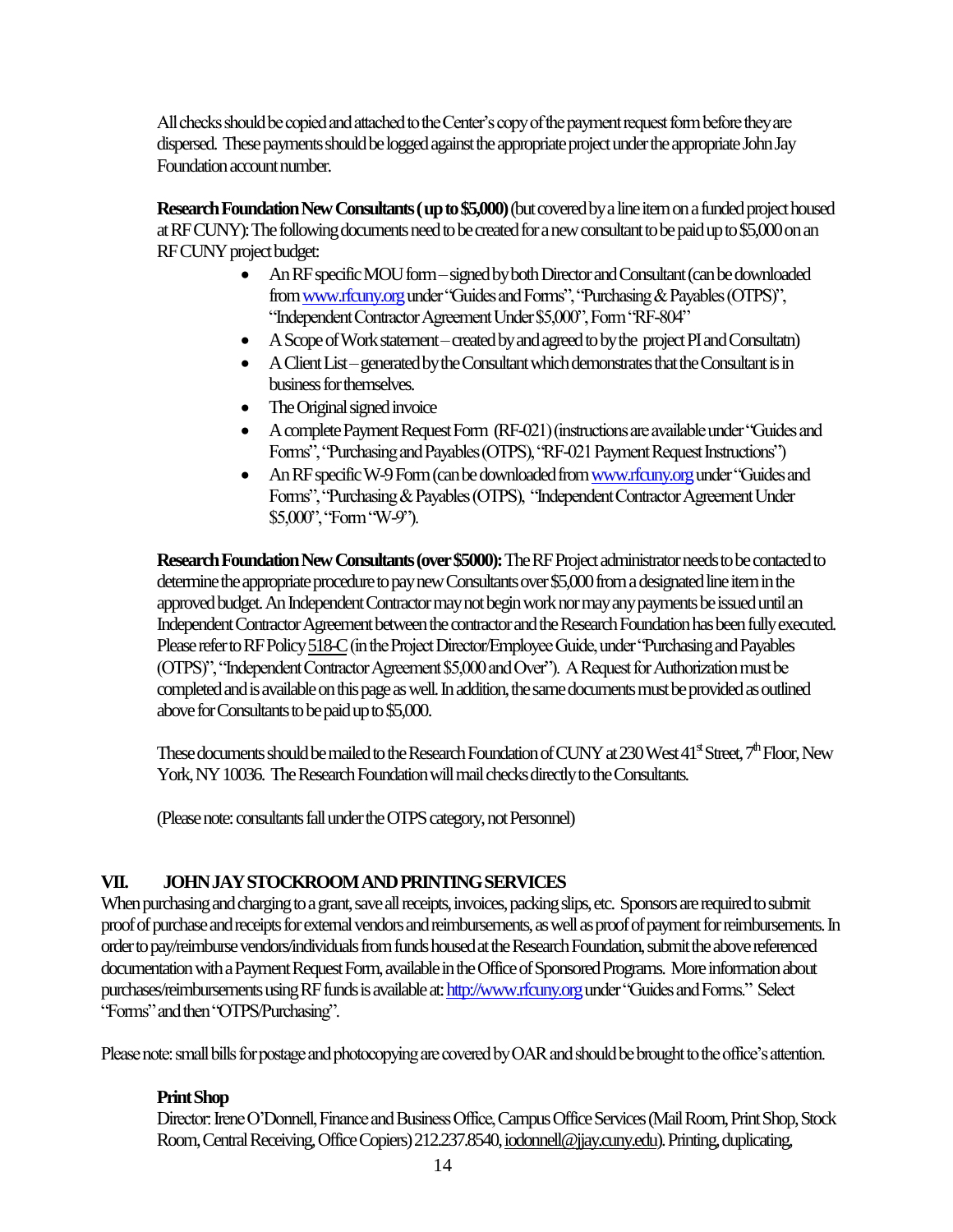reprographics and mail delivery are all services that fall under this office's purview. Centers will be billed for the services by the print shop. Print Shop policies are available in the "Policies and Procedures" section in "Inside John Jay" on the college website. Alternatively, private businesses can be used.

# **Office Supplies**

Director: Irene O'Donnell, Finance and Business Office, Campus Office Services(Mail Room, Print Shop,Stock Room, Central Receiving, Office Copiers)212.237.8540[, iodonnell@jjay.cuny.edu.](mailto:iodonnell@jjay.cuny.edu))Supply and inventory order forms are on the JJ Intranet.

#### **Stationery**

To create customized stationery using Word or PDF, please access [http://inside.jjay.cuny.edu/apps/printShop/stationery.asp.](http://inside.jjay.cuny.edu/apps/printShop/stationery.asp)

#### **Business Cards**

Business cards can be created online on the John Jay intranet at: <http://inside.jjay.cuny.edu/apps/printShop/index2.asp>A Business Card Requisition Form, which is printed with the template, must be signed by the Chairperson/Director of the department/center and brought to the print shop with the business card template.

# **VII. TRAVEL**

# **Faculty Travel**

Research Foundation travel advance requests and travel reimbursement request forms are available in the Office of Sponsored Programs, Room 632B-T. For faculty travel not associated with RF grants, please see the forms and guidelines available from the Office of Academic Affairs atwww.jjay.cuny.edu/3481.php.

Before Travel: Travel confirmations for airfare/transportation, hotel, etc. Keep in mind that all travel must be economy class. All flights must be booked in economy class on U.S. Flag air carriers, per the Fly America Act.

While You Travel: All receipts from trip must be saved.

- *Airfare and other forms of transportation*–original boarding passes or tickets must be submitted for reimbursement of airfare/train/etc.
- *Hotel/Lodging receipt upon checkout*–this receipt will show proof of payment and stay, and should indicate a balance due and method of payment.
- *Meals*–Two options: (1) Itemized receipts for personal meals must be saved (*alcohol is not a reimbursable expense under any circumstance*), or (2) Current federal or foreign per diem rates may be used (no need to save receipts for meals)
	- Federal Domestic Per Diem Rates[: http://www.gsa.gov/.](http://www.gsa.gov/) Select "Travel" and choose "Domestic Per Diem Rates."
	- Foreign Per Diem Rates[: http://aoprals.state.gov/.](http://aoprals.state.gov/) Choose "Foreign Per Diem Rates."
- *Local Travel*–save taxi/metrocard/subway/etc. receipts indicating proof of payment; for each trip, describe origin, destination, and reason for travel
- *Automobile Usage*–55¢ per mile is the current reimbursable rate for use of a personal vehicle. Use of a Rental Car must be reasonable and justifiable to be reimbursed. Receipt showing proof ofrental and proof of payment must be submitted.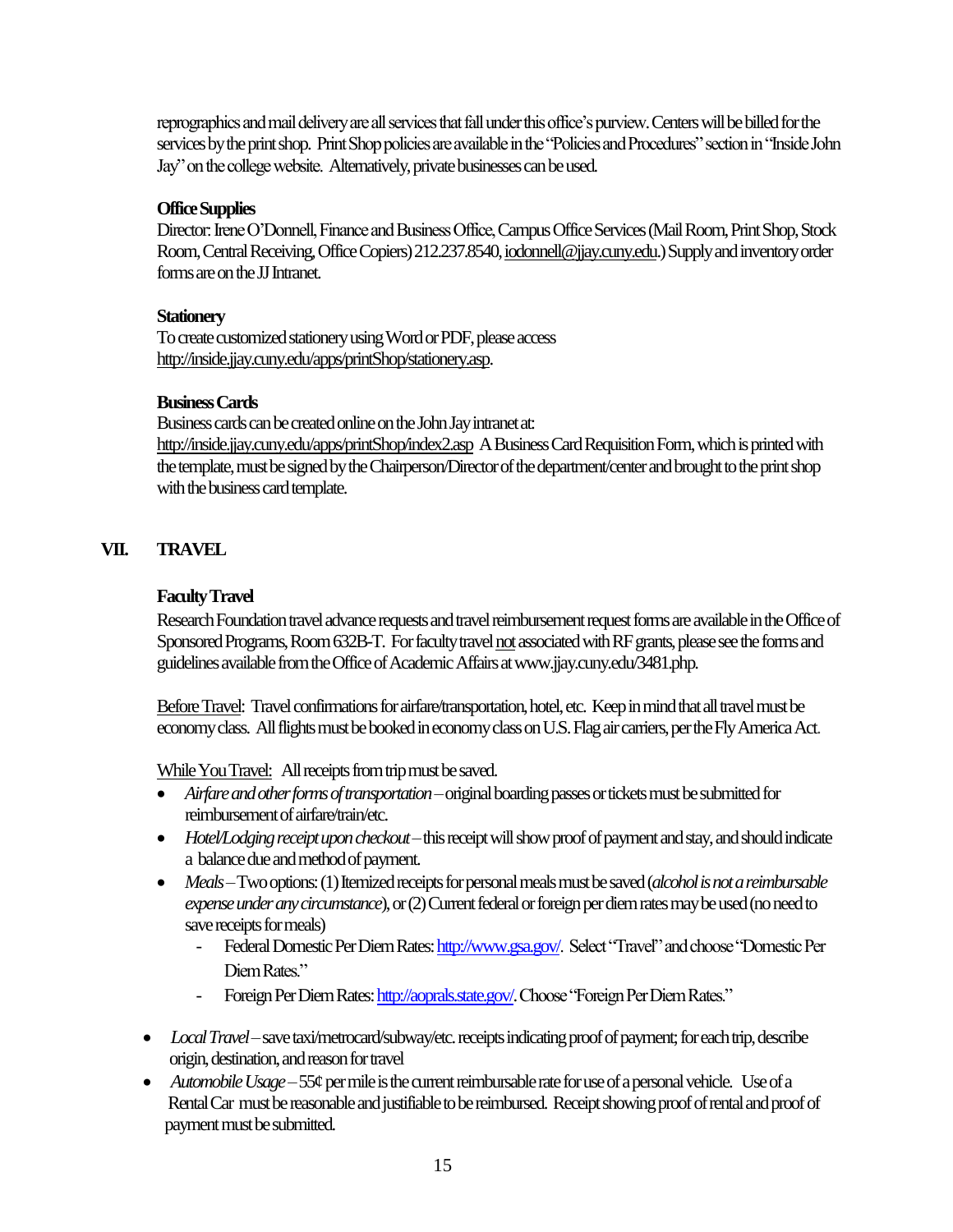- Other–Other miscellaneous expenses including registration fees for conferences, business meals with other attendees, etc can be listed here, and should be accompanied by proof of payment.
- *Agenda/Itinerary/Invitation*–Travel should be associated with a particular purpose such as aconference, research, etc. An agenda, itinerary, flyer, invitation or other similar material from the conference/event/etc. must be attached.
- *A Note on Package Deals*–The bundling of services is becomingincreasingly common. When booking a package deal (e.g. airfare and hotel together at one rate), make sure to save thepackage confirmation, boarding passes/tickets, and hotel checkout receipt, etc.

After Travel: An RFCUNY Travel Expense Voucher and Request for Payment form available in the Office of Sponsored Programs must be completed. Attach all original receipts/tickets/boarding passes/agenda/etc. (Please tape all receipts to 8 x 11 ½ paper to ease processing.) If the College booked airfare and/or hotel, forward boarding passes and/or hotel check out receipt with agenda/itinerary to the JJC Business Office. A memo outlining all expenses will help expedite processing. For each expense, make sure to show proof of travel/purchase AND proof of payment. Submit (1) RF CUNY Travel Expense Voucher and Request for Payment form, and (2) all original receipts/agenda/etc with memo to the PI for approval.

After Completing Paperwork:Submit completed paperwork to the Office of Sponsored Programs. Room 632B-T for review of documentation. (If proper documentation is missing, a notification will be sent via e-mail to submit the supplemental documentation needed in order for the request to be processed.) OSP hand delivers requests to Research Foundation for processing once a week. To expedite payment you mayforward requests for reimbursement directly to Research Foundation of CUNY, Attn: OTPS Department, 230 West 41st St., 7th Floor, NY, NY 10036.

Processing should take approximately two weeks from the time paperwork is submitted to RF. Some requests may take longer depending on their complexity, completeness, etc.

#### **Administrative Travel**

Prior to travel, the administrative staff member must complete a Travel Approval Form and obtain approval from their area Vice President. The Vice President shall indicate his/her approval and submit the request to the Senior Vice President for Finance and Administration (Robert Pignatello) for approval and processing.

For Travel Approval Form go t[o http://inside.jjay.cuny.edu/.](http://inside.jjay.cuny.edu/)Select "Policies and Procedures;" then "Compendium," "Business Services," "Travel Procedures," and "Travel Approval Form." HEO reimbursement for travel may be through either tax-levy or RF sources. For more information, please contact OAR or Helen Cedeno in the Business Office (212.237.8486[; hcedeno@jjay.cuny.edu\)](mailto:hcedeno@jjay.cuny.edu).

#### **Speaker Travel**

Generally reimbursement for guest speakers, as well as honoraria, can be paid through the Research Foundation. Procedures for this can be found under "Guides and Forms," "Project Director's/Employee Guide." "Purchasing and Payables (OTPS)".

For speaker travel and reimbursement under John Jay College Foundation accounts, contact the John Jay College Business Office (**Helen Cedeno**, 212.237.8485[, hcedeno@jjay.cuny.edu\)](mailto:hcedeno@jjay.cuny.edu).

In instances where the OAR has agreed to reimburse travel expenses for visitors who were invited to the college for presentations at events and conference, the visitor is required to make their own flight reservation on US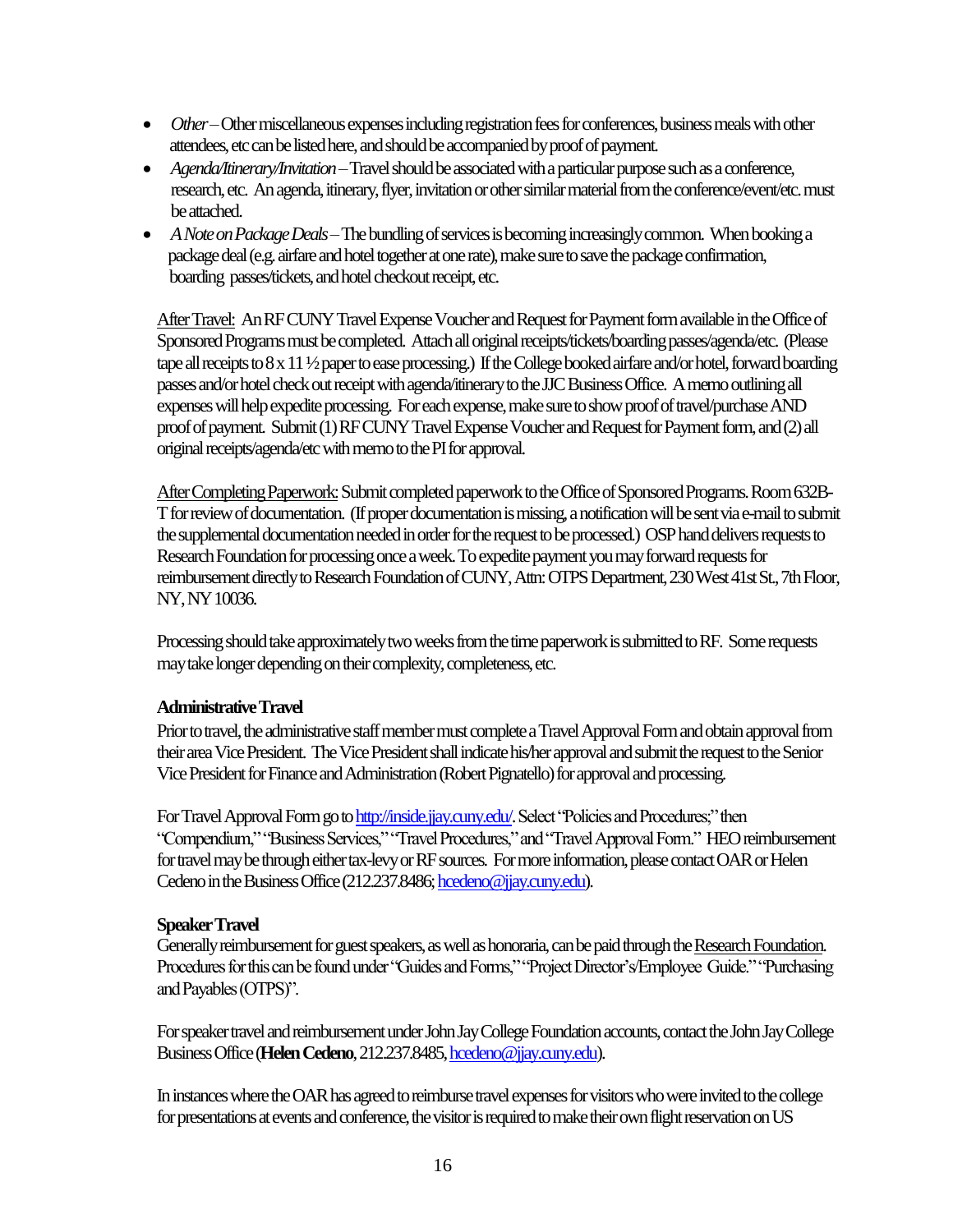carriers; hotel reservations will be made by OAR. All original receipts and boarding passes must be submitted to the OAR.

# **IX. MARKETING AND PUBLIC RELATIONS**

#### **Promotional Items**

The Office of Marketing and Development, 212.237.8676. Items such as pens, key chains, memo pads, and holders can be obtained through the Office of Marketing and Development. [http://74.205.89.34/newstock/login.aspx.](http://74.205.89.34/newstock/login.aspx)

# **Graphic Design**

Graphic designs of invitations, announcements, event programs, posters and the like are handled by the Office of Marketing and Development.

 The Office of Marketing and Development has issued a style guide that includes instructions for using the John Jay College logo. It can be accessed a[t http://inside.jjay.cuny.edu/docs/communications/graphicsstyleguide.pdf.](http://inside.jjay.cuny.edu/docs/communications/graphicsstyleguide.pdf)  This style manual establishes John Jay College's visual identity guidelines to create a "brand awareness" that clearly identifies printed or electronic materials as John Jay College publications

Contact: **Chris Godek**,212.237.2628[, cgodek@jjay.cuny.edu.](mailto:cgodek@jjay.cuny.edu)

# **Media**

Please send all press release information pertaining to research, scholarship and grant activities to Karen Terry, Associate Provost and Dean of Research and Strategic Partnerships, kterry@jjay.cuny.edu. All other publicityvia the media should be directed to the Office of Marketing and Development. Please CC Diana Rickard in OAR [\(drickard@jjay.cuny.edu\)](mailto:drickard@jjay.cuny.edu) on these matters.

Contact:**Chris Godek**., 212.237.2628[, cgodek@jjay.cuny.edu.](mailto:cgodek@jjay.cuny.edu)

# **Website**

All centers should have a website that outlines their activities. For information on how to obtain, construct and maintain a website, please contact the JJC website manager, Johnny Taveras on x8625[, jtaveras@jjay.cuny.edu.](mailto:jtaveras@jjay.cuny.edu) General information on website policies can be found o[n http://www.jjay.cuny.edu/1141.php.](http://www.jjay.cuny.edu/1141.php)

Everyone involved in maintaining a college website will be using a system called RedDot. All users must receive RedDot training. The training occurs once a month. To sign up for the RedDot training call ITTS at ex. 8047. Please see the schedule a[t http://www.jjay.cuny.edu/academics/1553.php.](http://www.jjay.cuny.edu/academics/1553.php)

# **X. ANNOUNCEMENTS**

There are a number of different ways to reach the college and send out announcements. For all announcements, please cc:Diana Rickard in OAR (drickard@jjay.cuny.edu)

• To add an event to the college calendar, please send information to Johnny Taveras at 212.237.8625, jtaveras@jjay.cuny.edu (cc:drickard@jjay.cuny.edu). The event will be listed on the calendar within 2-3 business days.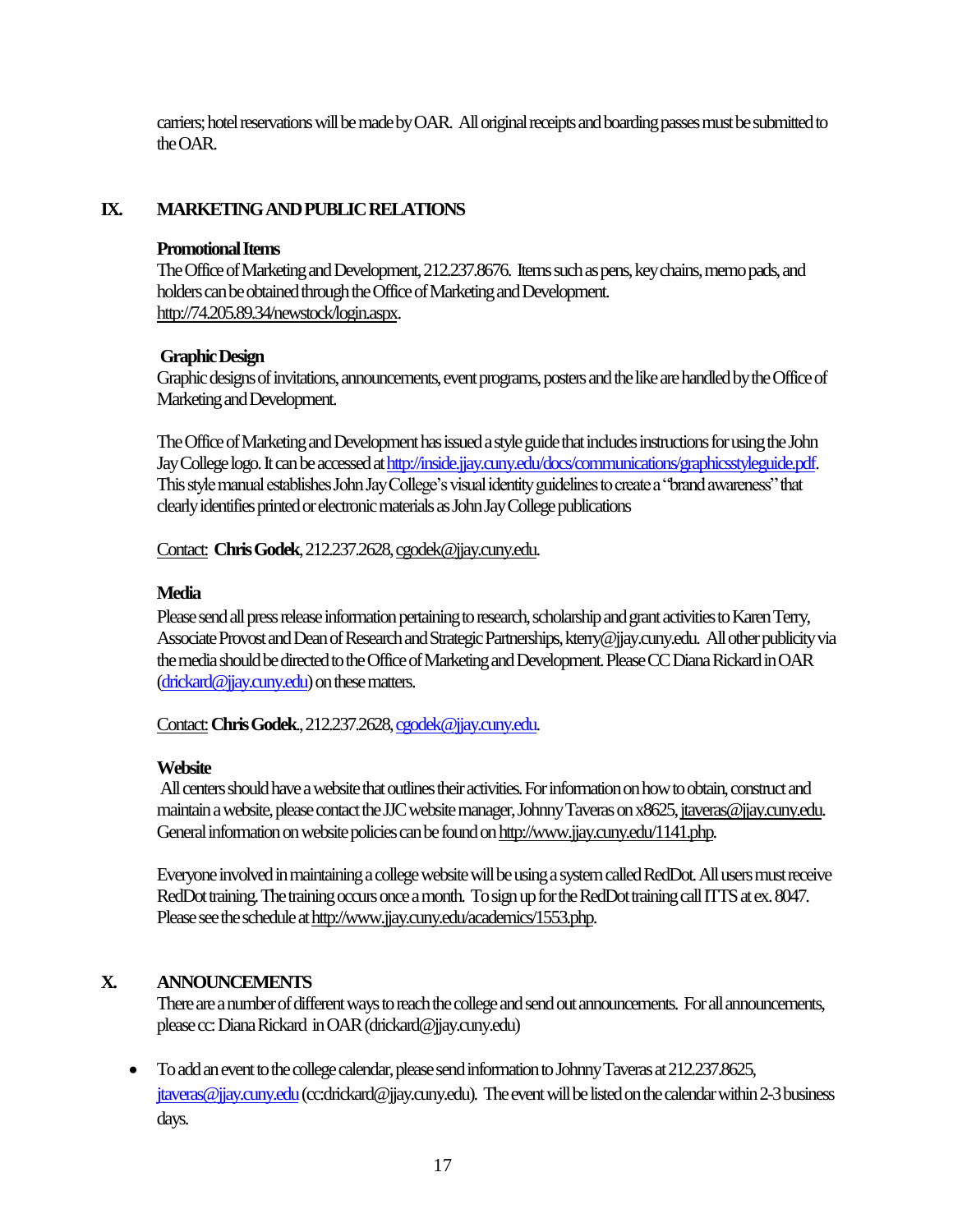- To have a recent or upcoming event published in the  $@John Jay$  newsletter; please contact Peter Dodenhoff at 212.237.8446, or email a[t pdodenhoff@jjay.cuny.edu](mailto:pdodenhoff@jjay.cuny.edu)(cc[: drickard@jjay.cuny.edu\)](mailto:drickard@jjay.cuny.edu). *@John Jay*is published every three weeks during the academic year, and you may submit items at any time. They will be published in the first available issue.
- To submit information regarding research, scholarship and grants to *Research@JohnJay*, contact [drickard@jjay.cuny.edu.](mailto:drickard@jjay.cuny.edu)
- To have your event published in the Alumni Newsletter, please contact Marie Rosen at 212.237.8444, or by email a[t mrosen@jjay.cuny.edu\(](mailto:mrosen@jjay.cuny.edu)cc:drickard@jjay.cuny.edu). Items should be sent to her no later than that four days before the first of the month to be included in the next newsletter.
- To send announcements via email to all members of the college, simply send an email to the list o[n general](mailto:general-announcements@jjay.cuny.edu)[announcements@jjay.cuny.edu.](mailto:general-announcements@jjay.cuny.edu) It will then go to the listserve manager who will check the message, and then send it on to the rest of the college. Announcements for students can be emailed t[o general-announcements](mailto:general-announcements-students@jjay.cuny.edu)[students@jjay.cuny.edu.](mailto:general-announcements-students@jjay.cuny.edu) For more information, go t[o http://inside.jjay.cuny.edu/announce.asp.](http://inside.jjay.cuny.edu/announce.asp)
- To set up a listserve that reaches only specified groups of people i.e., people who have signed up for the list (e.g. members of the center, or members of the community), contact the Helpdesk at x8200 or [helpdesk@jjay.cuny.edu.](mailto:helpdesk@jjay.cuny.edu) Please provide both a name and a short description of the email list. For information about listserve services, go t[o http://listserver.jjay.cuny.edu/cgi-bin/wa.exe.](http://listserver.jjay.cuny.edu/cgi-bin/wa.exe)
- OAR manages a listserve for Centers and Institutes Directors. To be added to the listserve, please contact Diana Rickard[, drickard@jjay.cuny.edu.](mailto:drickard@jjay.cuny.edu) To send a message to the entire list, you may email: JJCENTERS**\_**[INSTITUTES@LISTSERVER.JJAY.CUNY.EDU](mailto:JJCENTERS_INSTITUTES@LISTSERVER.JJAY.CUNY.EDU)

# **XI. EVENT PLANNING**

#### **Conference Planning**

Planning of conferences and symposia at the college requires the completion of the Conference Planning Form which includes a request for budget information. The Conference Planning Form is available online at http://www.jjay.cuny.edu/facilitiesManagement/conferenceform.pdf.Please note: because space is limited, these requests should be submitted as far in advance as possible. Nicole Parrilla, Event Coordinator, can assist you in reserving rooms and requesting other event resources.(**Nicole Parrilla**, Event Coordinator, 212.237.8914, nparrilla@jjay.cuny.edu.)

#### **Lectures and Panel Discussions**

An Event Request Form is required for lectures and panel discussion that use no more than one room, do not last for more than a couple of hours, andrequire nospecial support from the college. This will be available online at http://jjay.edu/facilitiesManagement or can be obtained from Nicole Parrilla.

#### **SmallMeetings**

These do not require approval and can be booked as per below.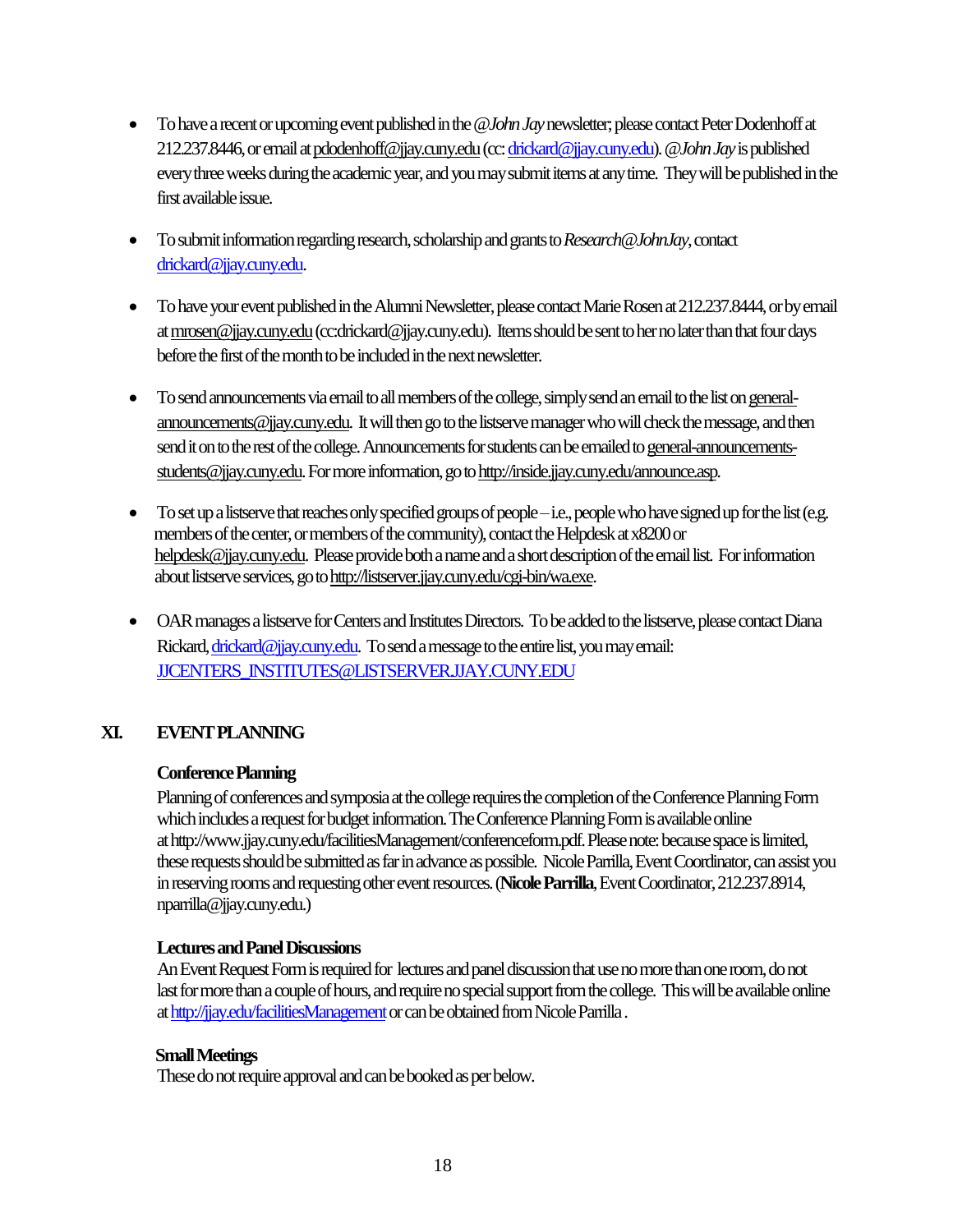#### **Reserving a Space**(e.g., rooms, cafeterias, and the theater)

Space requests should be directed to the Office of Facilities Management and Planning.Space request should be made 2-6 weeks in advance and depend upon what space is requested. After the event has been approved and the space availability verified, a confirmation email will be sent. The event cannot be advertised or announced until this confirmation email has been issued. Telephone inquiries as to availability of space will not be accepted until a completed and approved form has been received. Please note that rooms for conferences will not be assigned until the conference planning form is approved by Office for the Advancement of Research.

Guidelines for scheduling space can be found at[: http://www.jjay.cuny.edu/facilitiesmanagement/guidelines.html.](http://www.jjay.cuny.edu/facilitiesmanagement/guidelines.html) The guidelines include space layout, space capacity, when the space is available etc. The space request form must be filled out on the JJ intranet.

Contact:**Office of Facilities Management and Planning**, 212.237.1393, facilities@jjay.cuny.edu.

#### **Catering**

MBJ Food Services is the primary vendor for catering. Call Ph. 212.582.1629, Ph 212.237.8294, Fax 212.582.0032. Email[: mbjfoodservices@aol.com](mailto:mbjfoodservices@aol.com) 

Orders to MBJ must be placed no later than 2:00P.M. the day before the event or by Friday 2:00P.M. (if the order is on Monday). There is a 24-hour change notice (for any adjustments to your order). There is a 48-hour cancellation policy (otherwise 50% of the order will be charged to the account). If catering costs are above \$750, then approval is required from Senior Vice President Robert Pignatello, 212.237.8616.

Please note that the appropriate Departmental Food request form must be filled out. To obtain the catering menu go to[: http://inside.jjay.cuny.edu/.](http://inside.jjay.cuny.edu/) Choose the "Resource Center" tab and select the "MBJ Catering Menu" from the list.

#### **Audio Visual Services (e.g., projector, microphone, camcorder, podium, etc.)**

All audio/visual services require 5 business daysnotification. This will be honored if there are staff and equipment available to fulfill the request. Also, provide a diagram of the room layout and suggested position of the audio visual equipment. Be as specific as possible. The diagram can be pastedinto the comments section. Send to Paul Brenner at pbrenner@jjay.cuny.edu or a hard copy can be mailed to Audio Visual Services, 331T. The form is located Inside JJ a[t http://inside.jjay.cuny.edu/apps/avs/default.php.](http://inside.jjay.cuny.edu/apps/avs/default.php)

#### **Security**

A list of attendees and event flyer should be sent to Security by 2pm the day before an event with a request that the RSVP list be shared with the front desk security guard. Contact: **Isabelle L. Curro**, Director, 212-237-8529, icurro@jjay.cuny.edu.

#### **Getting the President to Speak at Your Event**

Requests to have the President speak at events should be directed to the Office of the Provost. If the President agrees to speak, provide talking points and an attendance list at least 48 hours prior to the event.